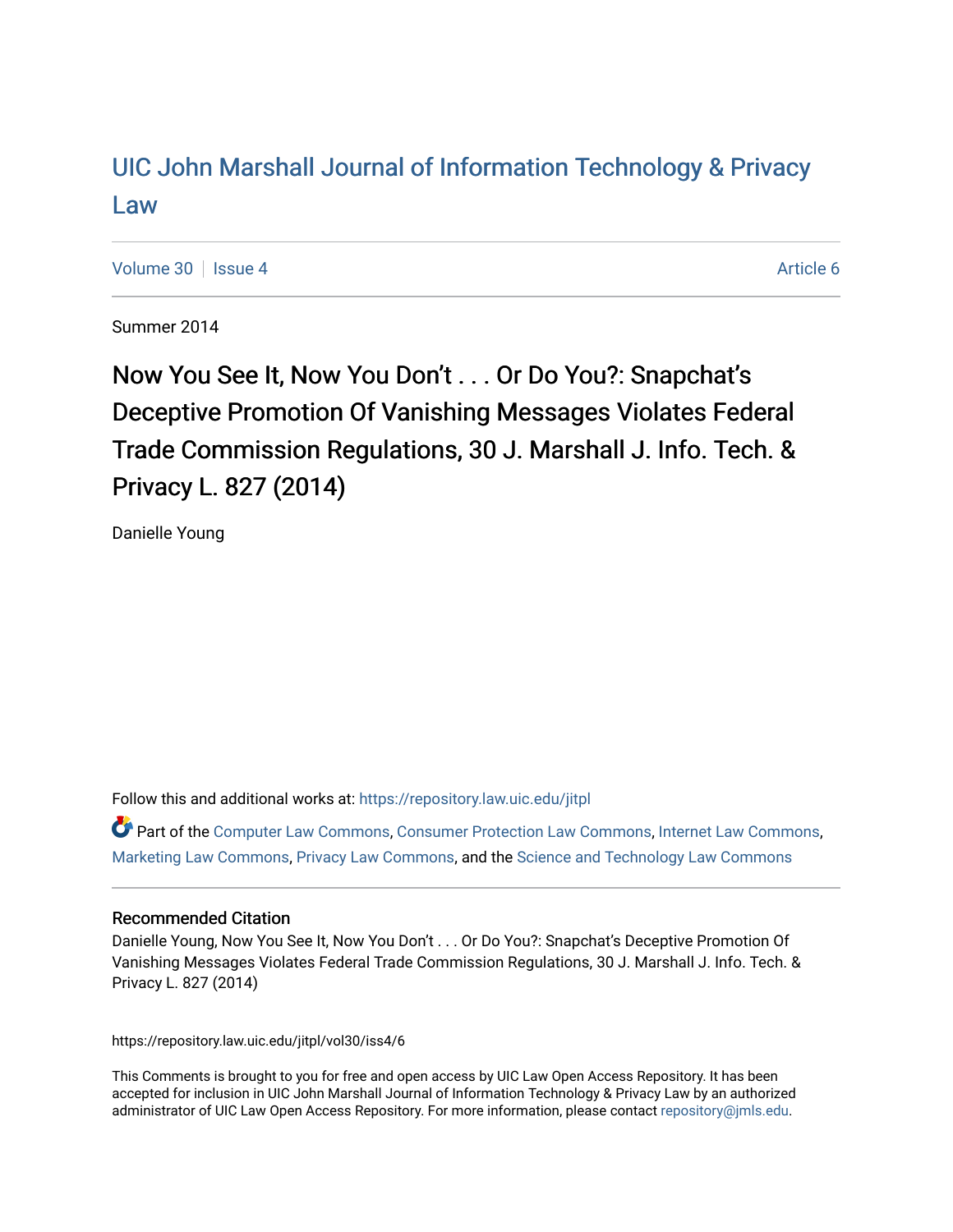# **NOW YOU SEE IT, NOW YOU DON'T . . . OR DO YOU?: SNAPCHAT'S DECEPTIVE PROMOTION OF VANISHING MESSAGES VIOLATES FEDERAL TRADE COMMISSION REGULATIONS**

# DANIELLE YOUNG\*

## I. INTRODUCTION

Jessica Logan's ex-boyfriend circulated a nude photo of Jessica that she had sent to him to other students at the high school both teenagers attended, destroying Jessica's reputation.<sup>1</sup> A private college in Franklin, Massachusetts, Dean College, suspended nine students following the release of a video of a fight on campus that went viral on the

 $\overline{a}$ 

827

<sup>\*</sup> Danielle Young was born and raised in New York, and is a 2015 J.D. candidate at The John Marshall Law School in Chicago, Illinois. She graduated in 2012 from the University of Florida in Gainesville, Florida with a Bachelor of Arts in Criminology. During her law school career, Danielle has served as Managing Business Editor of *The Journal of Information Technology & Privacy Law*, Secretary of the Black Law Students Association, Trial Advocacy & Dispute Resolution Honors Council Member, and ADR Team Member. She would like to thank her family and friends for their unconditional love and support, the JITPL staff for their editing guidance, and Dunkin' Donuts for being open twenty-four hours.

<sup>1.</sup> Katy Hastings, *Teenager Commits Suicide after 'Sexting' a Nude Photo to her Boyfriend Made her Life a Misery*, DAILY MAIL (Mar. 10, 2009), http://www.dailymail.co.uk/tvshowbiz/article-1161112/Teenager-commits-suicide-sextingnude-photo-boyfriend-life-misery.html (discussing the unfortunate event of an 18-year-old student, Jessica Logan, who committed suicide after she appeared on television to share her experience of being a victim of bullying at the high school she attended). In 2008, the National Campaign to Prevent Teen and Unplanned Pregnancy surveyed teens and young adults about sexting or posting such materials online; thirty-nine percent of U.S. teenagers admitted to having sent or posted "sexually suggestive messages" and forty-eight percent stated that they had received similar messages. *Id.*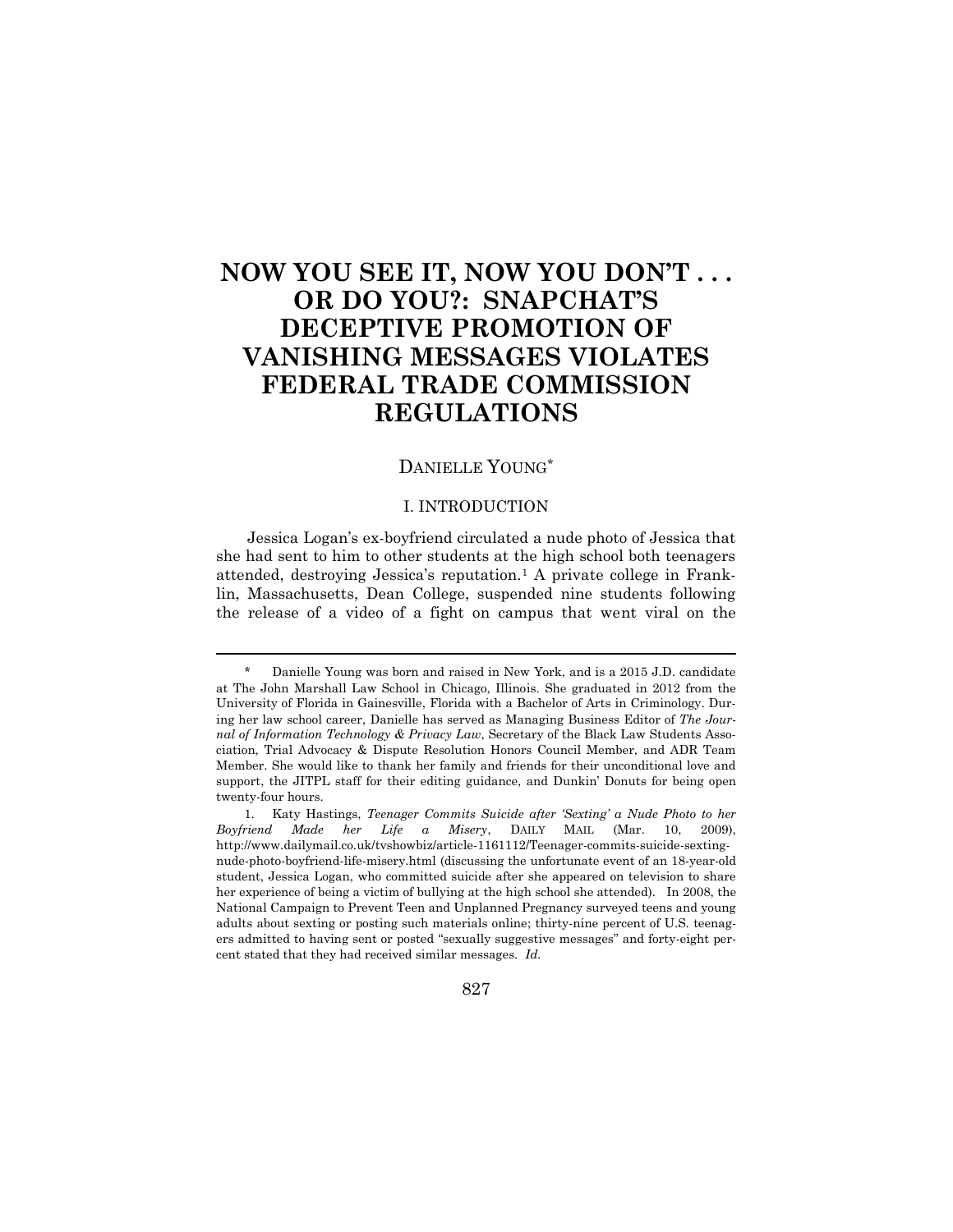Internet.<sup>2</sup> Ashley Payne, a high school English teacher, was fired from her teaching job for posting a picture on her private Facebook account which showed her holding a glass of wine.<sup>3</sup> In a society where privacy is determined by the settings on an individual's social media account, instances such as those above leave many social media users on pins and needles.

So what happens when a new social media application is created? For example, Snapchat is a new application which targets users between the ages of thirteen and twenty-four, claiming to delete photos and videos sent from one app user's cell phone to another app user's cell phone once the recipient of the photo or video views it.<sup>4</sup> What does a typical adolescent do when he comes across such an application? Does he read its lengthy privacy policy and compare it to regulations enforced by the Federal Trade Commission (FTC) to ensure that the app complies? Or, does he immediately download the application and begin sending photos to his friends? The likely scenario is that the adolescent downloads the app to his cell phone without any consideration of these issues.

In an era where phone calls have been replaced by text messaging and Skype is the new conference call, it is almost inevitable for individuals to use these technologies to keep up with the fast paced world around them. It is even more common that people using these technologies have sent or received risqué, embarrassing, or self-incriminating data to a friend or significant other. Prior to hitting "send," individuals falsely believe that the insertion of a phrase such as "delete after you see this" will protect them from liability. However, this belief is proven wrong when social media outlets ruin another individual's reputation.

<sup>2.</sup> Allie Grasgreen, *Caught on Camera*, INSIDE HIGHER ED. (Dec. 7, 2011), http://www.insidehighered.com/news/2011/12/07/dean-college-uses-video-identify-expelstudents-fight. In December 2011 a group of students violently bullied and attacked another student on the Dean College campus in the middle of the day. The attack was over a pair of allegedly stolen sneakers. A video captured the entire incident and went viral. Not only were the attackers punished, but so were the witnesses who did not step in to help the victim. *Id.*

<sup>3.</sup> Erin Moriarty, *Did the Internet Kill Privacy*, CBS (Jan. 6, 2011), http://www.cbsnews.com/8301-3445\_162-7323148.html. When the school principal confronted Payne, he asked, "Do you have a Facebook page?" Payne responded in the affirmative, adding "I'm confused as to why I am being asked this." The principal then brought up the photos depicting her with alcohol. Payne was given two options: resignation or suspension. Payne ultimately resigned and filed suit against the school district. *Id.*

<sup>4.</sup> *New Snapchat App Worrying Parents,* NBC (Dec. 4, 2012), http://www.nbc-2.com/story/20259970/new-snapchat-app-worrying-parents. "With most users between the ages of 13 to 24 and Snapchat's cartoon ghost logo and self-described 'juvenile' interface, expert Liz Gumbinner cautions that kids could be using the app in a much more adult way." *Id.*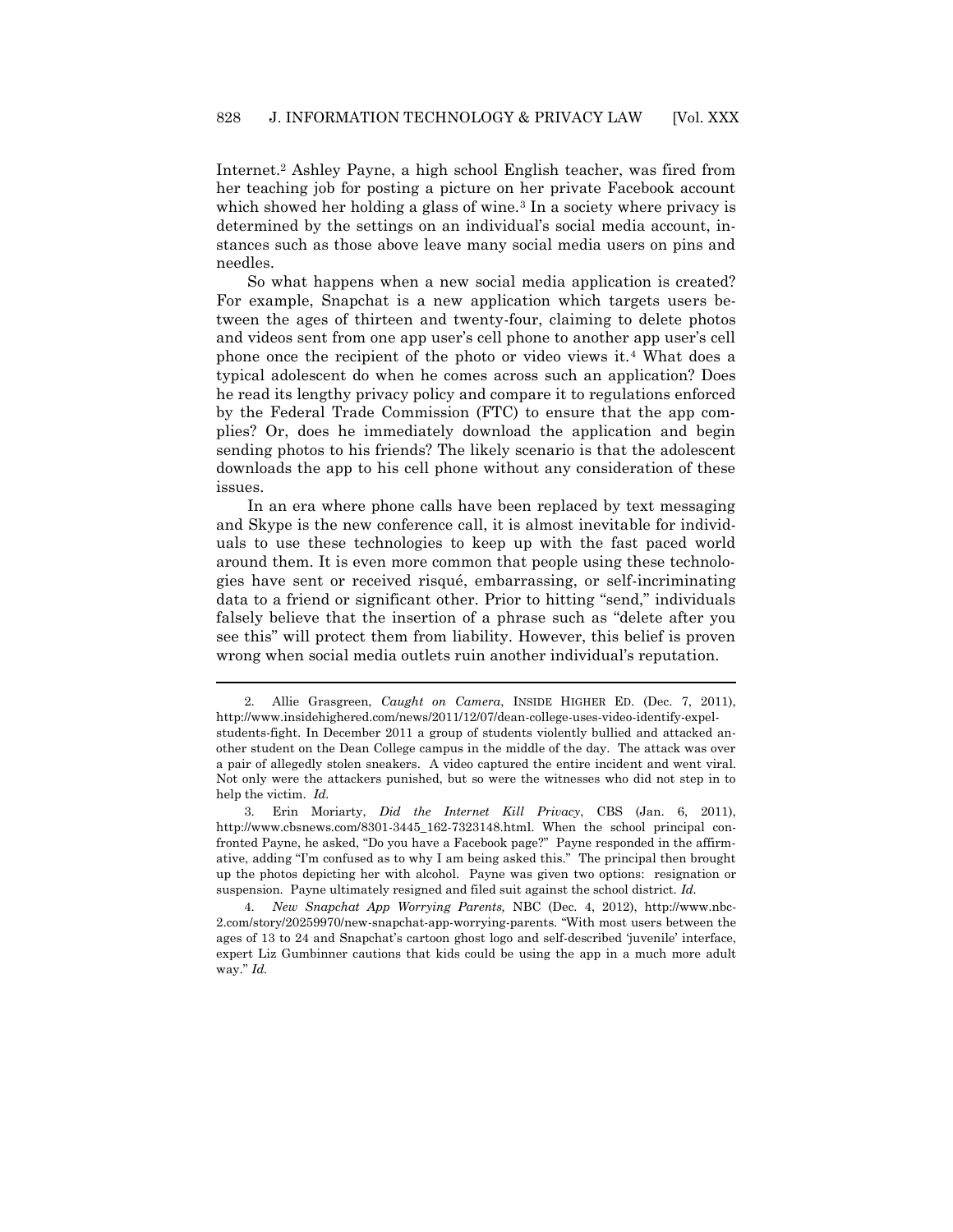It was only a matter of time before an app would be created in order to delete these sensitive texts independent of the recipient's actions with the texts after they have been received. The solution? "Snapchat"—the mobile messaging application allowing users to send pictures or videos, referred to as "snaps," that disappear upon retrieval.<sup>5</sup> This application, which promises to delete the snaps upon retrieval, not only appeals to high school teenagers, but according to a recent study, 8 million of the application's users are adults.<sup>6</sup> However, there is just one problem—Snapchat does not entirely live up to its promise of having photos and videos vanish forever.

This Comment will explore the recently popular application Snapchat, and discuss the ways in which the app's privacy policy has violated FTC regulations, responding to a recent complaint filed by The Electronic Privacy Center.<sup>7</sup> Particularly, this Comment will focus on Snapchat's deceptive promotion of "disappearing" photographs and videos. Section II will illustrate the basic structure of Snapchat, detailing various illustrations of its use. Section II will also examine the regulations set forth by the FTC that Snapchat is required to follow. Section III will discuss possible methods that the average user can do in order

 $\overline{a}$ 

6. Jennifer Van Grove, *Snapchat Snapshot: App Counts 8M Adult Users in U.S.*, CNET (June 25, 2013), http://news.cnet.com/8301-1023\_3-57590968-93/snapchat-snapshotapp-counts-8m-adult-users-in-u.s/ (discussing Nielsen's study of 5,000 U.S. adults who have smartphones, it was found that Snapchat had 8 million users in May 2013 and adults accessed the app approximately thirty-four times a day).

<sup>5.</sup> Larry Magid, *What Is Snapchat and Why Do Kids Love It and Parents Fear It? (Updated),* FORBES (May 1, 2013), http://www.forbes.com/sites/larrymagid/2013/05/01/what-is-snapchat-and-why-do-kids-lov e-it-and-parents-fear-it/ (predicting that parents may have issues which their children using the app, Snapchat utilized an outside safety expert to assist the company in creating a Snapchat Guide for Parents; the guide's purpose is "to provide parents with detailed information about our product, as well as suggestions for how to handle issues and concerns that may arise"). The guide explains that although the application prohibits children under the age of thirteen it does not request age upon sign up, so it is the responsibility of the parents to supervise their children and report underage use. In addition, the guide explains that messages can only be sent to individuals that the sender knows personally, and has added to their friends list. The guide assures parents that in the event of a more serious situation, users have the option of blocking individuals from sending them any media. *Id.*

<sup>7.</sup> Jessica Guynn, *Privacy Watchdog EPIC files Complaint against Snapchat with FTC*, L.A. TIMES (May 17, 2013), http://articles.latimes.com/2013/may/17/business/la-fi-tnprivacy-watchdog-epic-files-complaint-against-snapchat-with-ftc-20130517. The Electronic Privacy Information Center (EPIC), a "privacy watchdog group," has filed a complaint with the FTC for allegations that Snapchat's messages do not actually self-destruct from a user's device and for the FTC to require the company to "improve its data security practices, and specifically to ensure that photos and videos are in fact deleted such that they cannot subsequently be obtained by others." *Id.*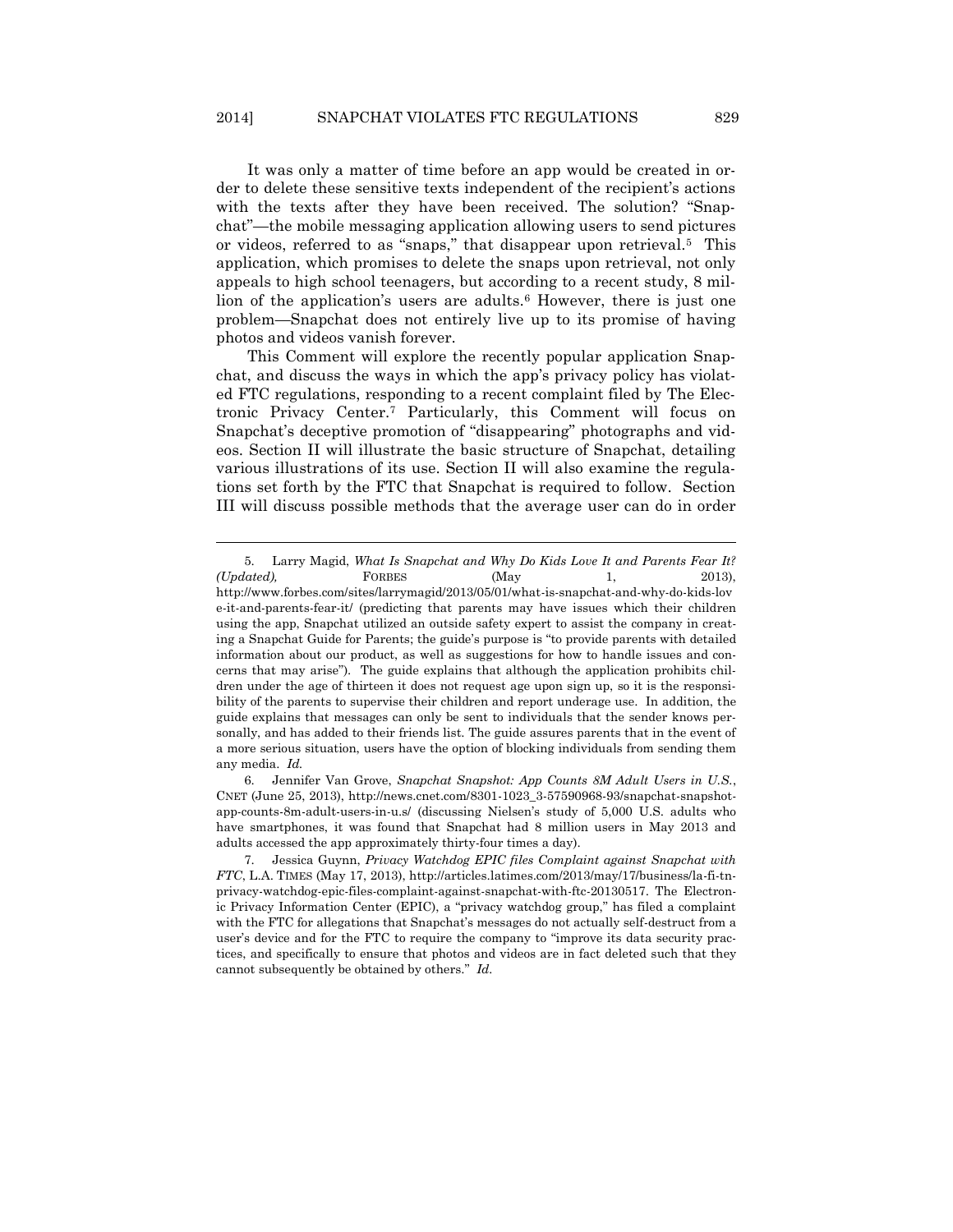to bypass the very thing Snapchat claims to prevent: the permanence of photos and videos. Section III will also demonstrate the application's shortcomings in deleting the photograph and video files. Subsequently, this Comment will identify how these specific shortcomings violate FTC regulations. Finally in section IV, a legally focused proposal for Snapchat creators will be presented in order for Snapchat to realign itself and abide by the FTC's proposed regulations, specifically through its privacy policy. The proposal addresses users' privacy concerns while still maintaining the FTC's regulations and taking into consideration Snapchat's desire to prosper as a business entity.

#### II. BACKGROUND

#### A. SNAP WHAT?

A mobile application, also referred to as a mobile app, is a type of application software designed to run on a mobile device such as a smartphone or tablet computer.<sup>8</sup> Apps are generally small, individual software units with limited function.<sup>9</sup> More often than not apps are available to mobile device users for free. Developers often make money through selling advertising space within the app, charging for upgraded versions of the app, or charging for features within the app itself.<sup>10</sup> Snapchat is a mobile messaging application that since its conception has stirred up much controversy.<sup>11</sup>

Two Stanford fraternity brothers, Evan Spiegel and Bobby Murphy, released the infamous Snapchat application in September 2011.<sup>12</sup>

 $\overline{a}$ 

10. *Understanding Mobile Apps*, On GUARD ONLINE, http://www.onguardonline.gov/articles/0018-understanding-mobile-apps (last visited May 25, 2014).

12. Alyson Shontell & Owen Thomas, *Snapchat Founders Sued by Fellow Stanford Student who says They Stole his Idea*, BUS. INSIDER (Feb. 27, 2013), http://www.businessinsider.com/snapchat-founders-sued-by-fellow-stanford-student-brow n-2013-2#ixzz2gEardnEc. Fellow classmate Frank Reginald Brown IV has alleged that Snapchat was originally his idea and that his dormmate Spiegal stole his idea. Brown alleged that after hearing his idea, Spiegal called it a million-dollar idea. Brown, Spiegal, and Murphy worked together to name the app Picaboo, a ghost serving as the icon for the app. However, in August 2011, a dispute arose over the future of the app, Brown was ignored by the others, and the app was relaunched under the name Snapchat. *Id.*

<sup>8.</sup> Cory Janssen, *Mobile Application*, TECHOPEDIA, http://www.techopedia.com/definition/2953/mobile-application-mobile-app (last visited May 25, 2014).

<sup>9.</sup> *Id.*

<sup>11.</sup> *Snapchat Rejected \$3 Billion Offer from Facebook: Report*, SYDNEY MORNING HERALD, http://www.smh.com.au/it-pro/business-it/snapchat-rejected-3-billion-offer-fromfacebook-report-20131113-hv2n7.html (last visited May 30, 2014).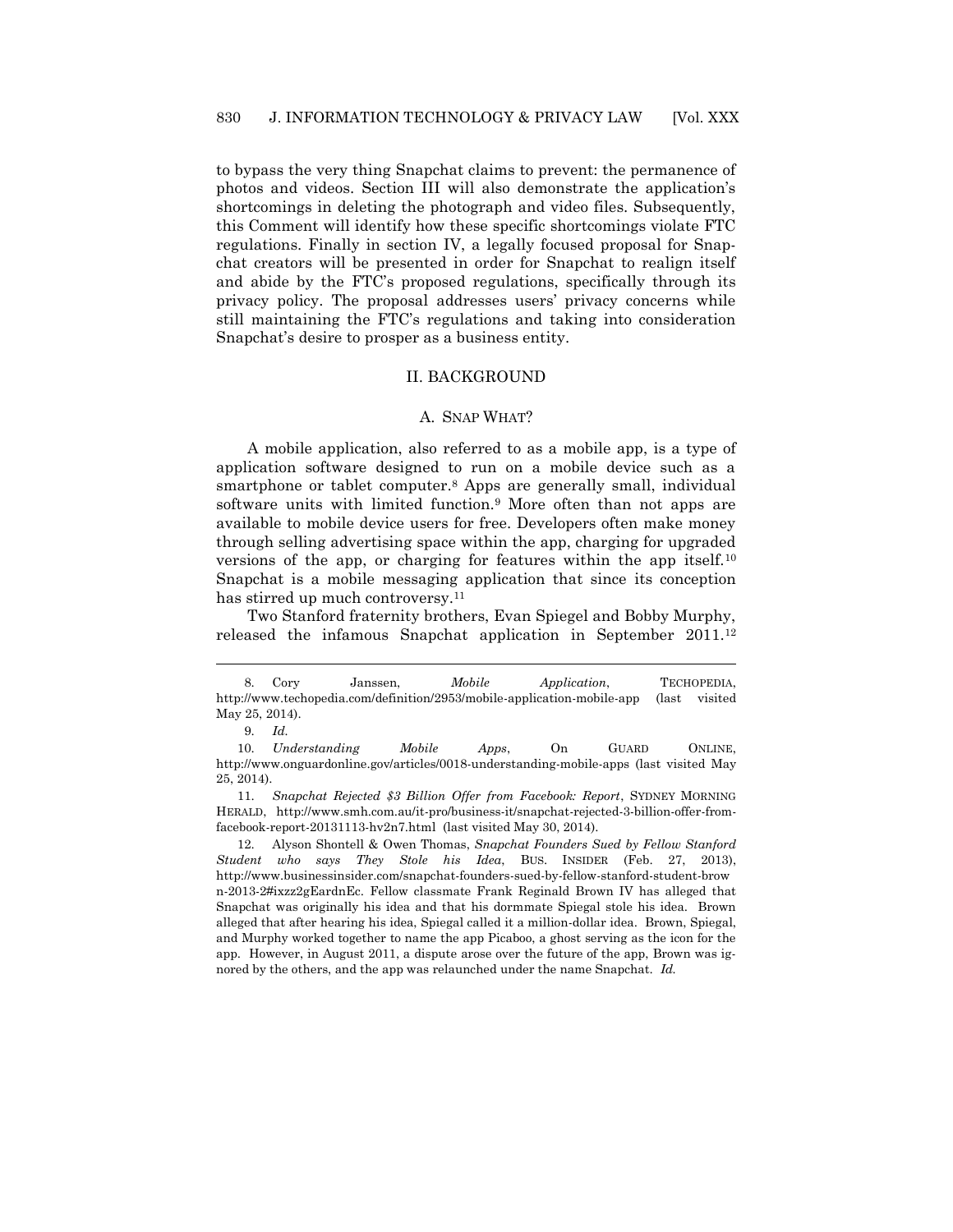Rapidly rising to Facebook's level of 350 million daily photo uploads, Snapchat users are now sharing over 100 million "snaps" daily.<sup>13</sup> What makes Snapchat different from every other photo sharing application? Snapchat is unique because once a photo or video, referred to as a "snap," is sent to someone, the recipient only has ten seconds to view the snap before it disappears forever, without giving the recipient the opportunity to save or forward it.<sup>14</sup> "The app is designed to capture a moment and share it in an impermanent way, like speech."<sup>15</sup>

<span id="page-5-0"></span>Snapchat is fairly easy to use and there are two ways in which to connect to other Snapchat users. First, a fellow Snapchat user can be searched by their Snapchat username; this username is one in which the individual can create without tracing back to his actual identity.<sup>16</sup> The second way to connect is by allowing the app to match the contacts in one's address book or Facebook account with the users in its database.<sup>17</sup> After taking a picture or video, a pencil in the right-hand corner enables a user to draw on the image, and tapping the lower portion of the screen itself allows the addition of text.<sup>18</sup> The timer at the bottom left corner of the screen is the feature that sets Snapchat apart from other applications. A user has the option of determining how long the recipient can view the snap, ranging from one to ten seconds.<sup>19</sup>

Although saving is not an option for the recipient, the sender of the Snapchat can opt to save the picture or video to her device prior to sending it.<sup>20</sup> Snapchat also tracks to whom each user messages frequently, and publicly displays the top three in a category titled "best friends."<sup>21</sup> The founders of the application describe Snapchat as "a digital version of passing notes in class."<sup>22</sup> Although Spiegel claims the app to be

- 19. *Id.*
- 20. *Id.*

<sup>13.</sup> Kashmir Hill, *Evan Spiegel & Bobby Murphy*, FORBES, http://www.forbes.com/special-report/2013/disruptors/evan-spiegel\_bobby-murphy.html (last visited May 25, 2014).

<sup>14.</sup> Joseph Hanlon, *What is Snapchat?*, WHISTLE OUT (July 29, 2013), http://www.whistleout.com/CellPhones/Guides/what-is-snapchat.

<sup>15.</sup> *Id.*

<sup>16.</sup> Alyson Shontell & Megan Rose Dickey, *60 Million Photos are Disappearing on Snapchat, a \$70 Million App by Stanford Frat Brothers*, BUS. INSIDER (Feb. 9, 2013), http://www.businessinsider.com/how-to-use-snapchat-2013-2?op=1.

<sup>17.</sup> *Id.*

<sup>18.</sup> *Id.*

<sup>21.</sup> Katie Notopoluos, *The Snapchat Feature that will Ruin Your Life* , BUZZFEED (Dec. 5, 2012), http://www.buzzfeed.com/katienotopoulos/the-snapchat-feature-that-willruin-your-life (discussing that a user's public web profile shows the user's top three most messaged friends and a user's profile is publicly viewable by searching the user's name).

<sup>22.</sup> Shontell & Dickey, *supra* not[e 16.](#page-5-0)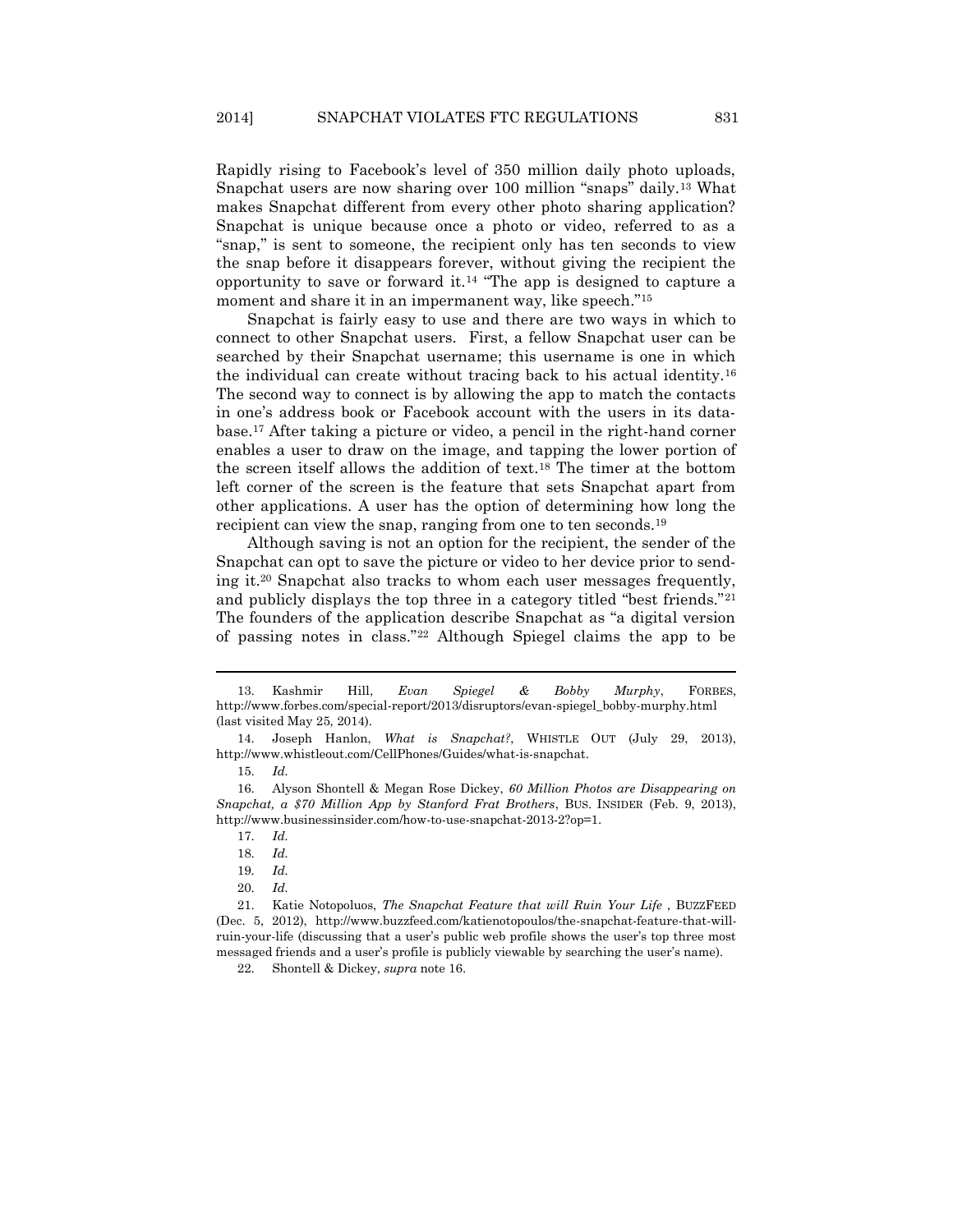"wholesome" and encourages its use by the whole family, what it is actually often used for is far from family matters.<sup>23</sup> The promise of instant deletion has led today's youth to using the application for "sexting" purposes.<sup>24</sup>

<span id="page-6-0"></span>On its face, the exchange of risqué photos may seem harmless, but it has recently led to both violent and unlawful acts.<sup>25</sup> The use of this popular application has even led to a recent celebrity arrest.<sup>26</sup> A recent study shows that eighty percent of snaps are sent during the day, with a spike during school hours; this revelation has led many to believe that young users are using the app to cheat on school exams.<sup>27</sup>

Before parents begin searching through their children's phones to delete the app, it is important to understand that Snapchat is not just an application with the potential of bringing one's life into a downward spiral. Snapchat provides a personal connection with its audience that has led many companies to use the app as a marketing tool.<sup>28</sup> A popular yogurt chain with over fifty stores used the application to

 $\overline{a}$ 

25. Helen A.S. Popkin, *Bloody Teen Fight over Sexting Won't Help Snapchat's Reputation*, NBC NEWS (Sept. 16, 2013), http://www.nbcnews.com/technology/bloody-teen-fightover-sexts-wont-help-snapchats-reputation-8C11167242 (describing a physical fight that broke out between two adolescent males at a convenience store when the one teenager found out that the other male had sent explicit snaps to his younger sister).

26. At the conclusion of his first hearing, Jason Miller was arrested with respect to a domestic violence case he had in Southern California. The victim revealed to the court a Snapchat video that Miller had sent to her of him saying "I love you." The victim waited until the hearing to open the actual Snapchat so that the district attorney could attest to the accuracy of the video. Due to the provisions of Millers' protective order, any communication between him and the victim were strictly prohibited. The Orange County Sherriff's Department took Miller into custody, and the judge held that Miller was in violation of the protective order. While the district attorney requested a \$15,000 bond amount, Judge Manssourian made an example out of Miller and ordered the bail to be set at \$200,000. Brandon Stroud, *Mayhem Miller's Latest Arrest Happened over Snapchat*, UPROXX (Sept. 12, 2013), http://www.uproxx.com/sports/2013/09/mayhem-millers-latest-arrest-happenedsnapchat/.

27. Jordan Crook, *Inside Snapchat, The Little Photo-Sharing App that Launched a Sexting Scare*, TECHCRUNCH (Dec. 26, 2012), http://techcrunch.com/2012/12/26/insidesnapchat-the-little-photo-sharing-app-that-launched-a-sexting-scare/.

28. Andrew Solmssem, *Marketing with Snapchat: It's not Just for the Kids*, CLICKZ (Jan. 31, 2013), http://www.clickz.com/clickz/column/2240363/marketing-with-snapchatits-not-just-for-the-kids.

<sup>23.</sup> Barbara E. Hernandez, *Snapchat isn't about Teen Sexting, Founder Says*, NBC BAY AREA (Sept. 12, 2013), http://www.nbcbayarea.com/blogs/press-here/Snapchat-Isnt-About-Just-Sexting-223076021.html.

<sup>24.</sup> Nicole A. Poltash, *Snapchat and Sexting: A Snapshot of Bearing Your Bare Essentials*, 19 RICH. J.L. & TECH. 14, 21 (2013) (discussing a website that Snapchat is used for sexting and the website used to include pictures sent by women via Snapchat but has since been removed).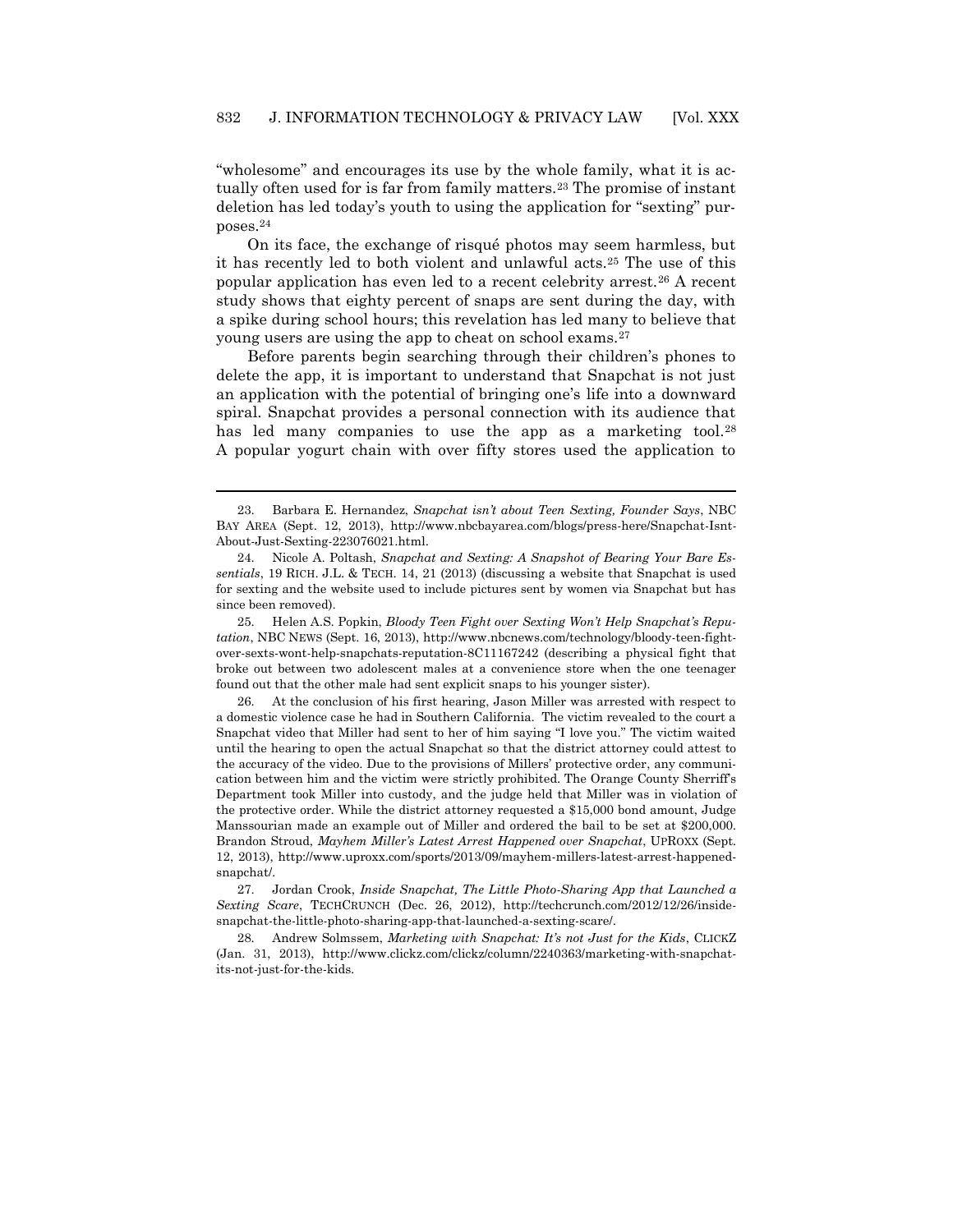send coupons to any customers who added their user account through the application.<sup>29</sup> Through Snapchat, fashion designer Rebecca Minkoff released a preview of her latest fashion line prior to its debut on the New York Fashion Week runways.<sup>30</sup> Taco Bell even announced a new item via their Snapchat account.<sup>31</sup> However, the problem does not lie in the marketing use of the app, it lies in the daily use by average consumers. In less than two years, Snapchat has become an \$860 million company and is continuously growing, causing it to reach a wide range of users every day.<sup>32</sup>

<span id="page-7-0"></span>Recently, Snapchat introduced a new feature with a little more permanence called "Stories."33 A Snapchat Story is a rolling compilation of snaps from the last twenty-four hours that an individual's Snapchat friends can see.<sup>34</sup> "Stories fundamentally alters the nature of Snapchat, in three ways: messages now can live for up to twenty-four hours, rather than for ten seconds; they can be viewed repeatedly within that window, instead of just once; and they create within Snapchat

 $\overline{a}$ 

33. Matt Buchanan, *The Long Snap*, NEW YORKER (Oct. 14, 2013), http://www.newyorker.com/online/blogs/elements/2013/10/the-long-snap.html.

<sup>29.</sup> In January 2013, the yogurt chain 16 Handles conducted a Snapchat promotion for its customers. Participating customers were asked to send the 16 Handles Snapchat account a snap of their yogurt purchase. In return, the company would send the customer a coupon through Snapchat, which had to be opened in the presence of the yogurt shop's personnel. The coupons had a discount that ranged from fifteen percent to 100 percent of any purchase in the store. "The snap acted like a scratch-off ticket and held the twin benefits of immediacy and surprise." *Id.* 

<sup>30.</sup> Erin Griffith, *Previewing a Runway Show via Snapchat is Kinda Brilliant*, PANDO DAILY (Sept. 6, 2013), http://pandodaily.com/2013/09/06/previewing-a-runwayshow-via-snapchat-is-kinda-brilliant/ (Rebecca Minkoff has strayed from the norms of the fashion industry, which prides itself on keeping its collections a secret until the actual release (usually at a fashion show). She has given recipients an insight on her latest collection with a 10-second glimpse of her new looks. Typically designers only give buyers, the press, and industry influences first access to new collections.) *Id.*

<sup>31.</sup> *Id.*

<sup>32.</sup> J.J Colao, *In Less than Two Years, Snapchat is an \$860 Million Company*, FORBES (June 24, 2013), http://www.forbes.com/sites/jjcolao/2013/06/24/snapchat-raises-60-million-from-ivp-at-800-million-valuation/.

<sup>34.</sup> *Id.* Snapchat consists of four different screens that a user has the ability to swipe through. "Starting with the left-most screen, they are arranged in this order: your inbox, the camera, your friends list, and a panel to add friends." *Id.* "Stories lives in the same space as your friends list; while a new section at the top displays the most recent updates, you generally have to scroll through your friends to hunt down every single story." By holding down the clip that an individual has designated as a story, users have access to view the compilation for a twenty-four hour time period. Snapchat users have the option of having their stories being viewed by only their Snapchat friends, or anyone with an account. *Id*.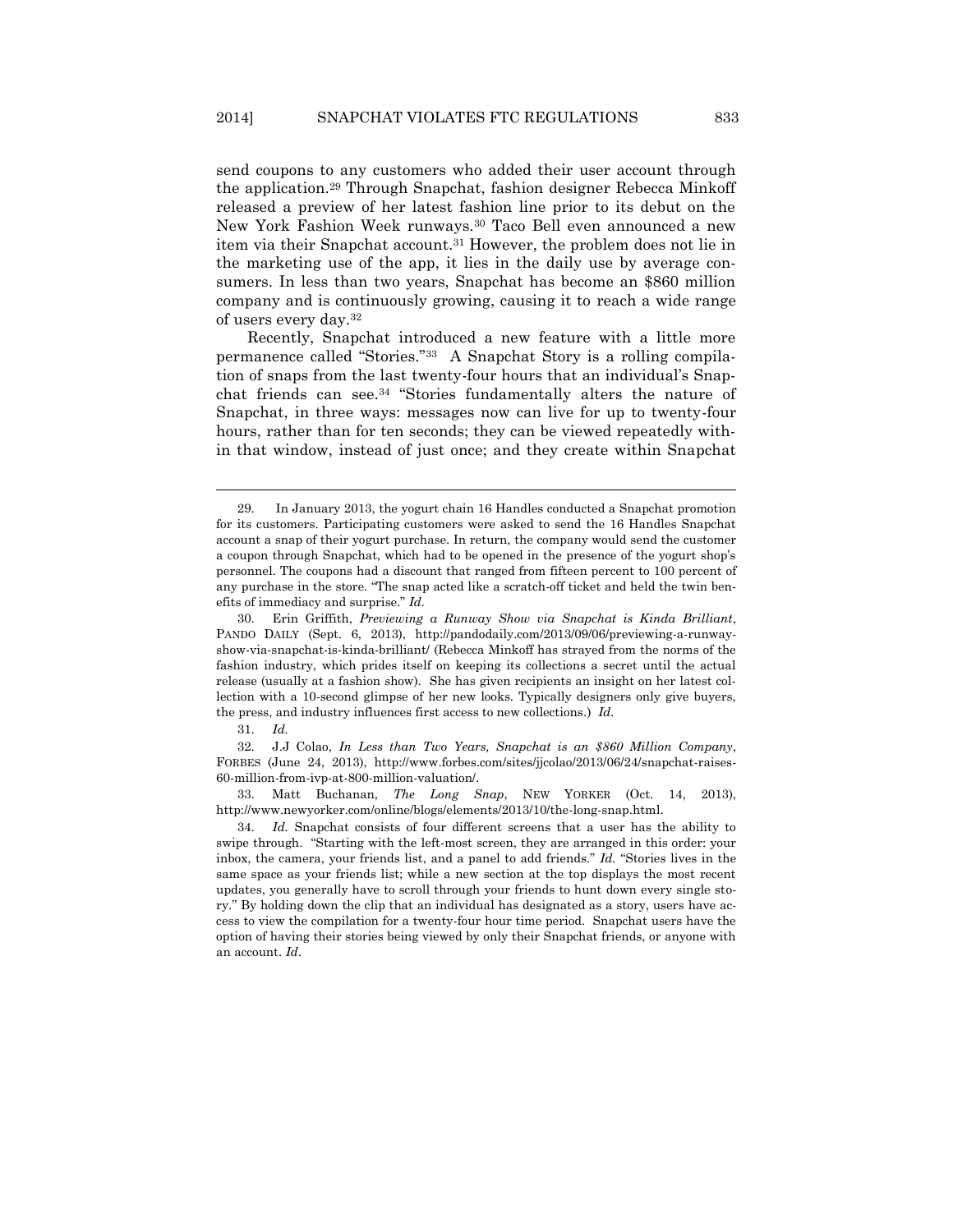what is effectively a stream of content and a semi-public persona."<sup>35</sup> Luckily, the Stories feature is optional and users are still able to send time-designated snaps to specified individuals.<sup>36</sup> With millions of snaps being exchanged daily, it has become increasingly important for Snapchat to ensure that its application is not in violation of any FTC regulations.<sup>37</sup>

#### B. FEDERAL TRADE COMMISSION

The FTC was created in 1914 and is an independent agency within the executive branch.<sup>38</sup> The FTC is responsible for fair competition among companies throughout the nation.<sup>39</sup> The FTC's mission is "to prevent business practices that are anticompetitive or deceptive or unfair to consumers; to enhance informed consumer choice and public understanding of the competitive process; and to accomplish this without unduly burdening legitimate business activity."<sup>40</sup> The FTC is controlled by five Commissioners, nominated by the President and confirmed by Congress; each Commissioner serves a term of seven years.<sup>41</sup>

Within the FTC is the Bureau of Consumer Protection whose duty is to protect against unfair, deceptive, or false business practices in the marketplace.<sup>42</sup> This bureau makes sure that companies are abiding by laws in relation to advertising, fair financial and lending practices, telemarketing, the privacy of individuals' personal information, and

<sup>35.</sup> Matt Buchanan discusses the new Snapchat feature as follows:

Stories can be published (if one allows) so that they're completely exposed to anyone on Snapchat, creating a de facto public profile. These profiles mutate every twenty-four hours, so that a static, digital profile never accumulates; every day on Snapchat, you effectively become a new person, which Spiegel believes is true in real life as well. But having a public profile, even an amorphous one, turns the insularity of Snapchat inside out. What had been a place to exclusively share the photos you deemed too weird or unattractive or disposable to plaster on Instagram or Facebook for a small eternity is now implicitly asking users to create public content for it, too. By going public, Snapchat risks no longer being the place for the private. *Id.*

<sup>36</sup> . *Id.*

<sup>37.</sup> *Id.*

<sup>38.</sup> *About the FTC*, FED. TRADE COMM., http://www.ftc.gov/about-ftc (last visited May 31, 2014).

<sup>39.</sup> *Our History*, FED. TRADE COMM., http://www.ftc.gov/about-ftc/our-history (last visited May 31, 2014).

<sup>40.</sup> *Id.*

<sup>41.</sup> *Commissioners*, FED. TRADE COMM., http://www.ftc.gov/about-ftc/commissioners (last visited May 31, 2014).

<sup>42.</sup> *What We Do*, FED. TRADE COMM., http://www.ftc.gov/about-ftc/what-we-do (last visited May 31, 2014).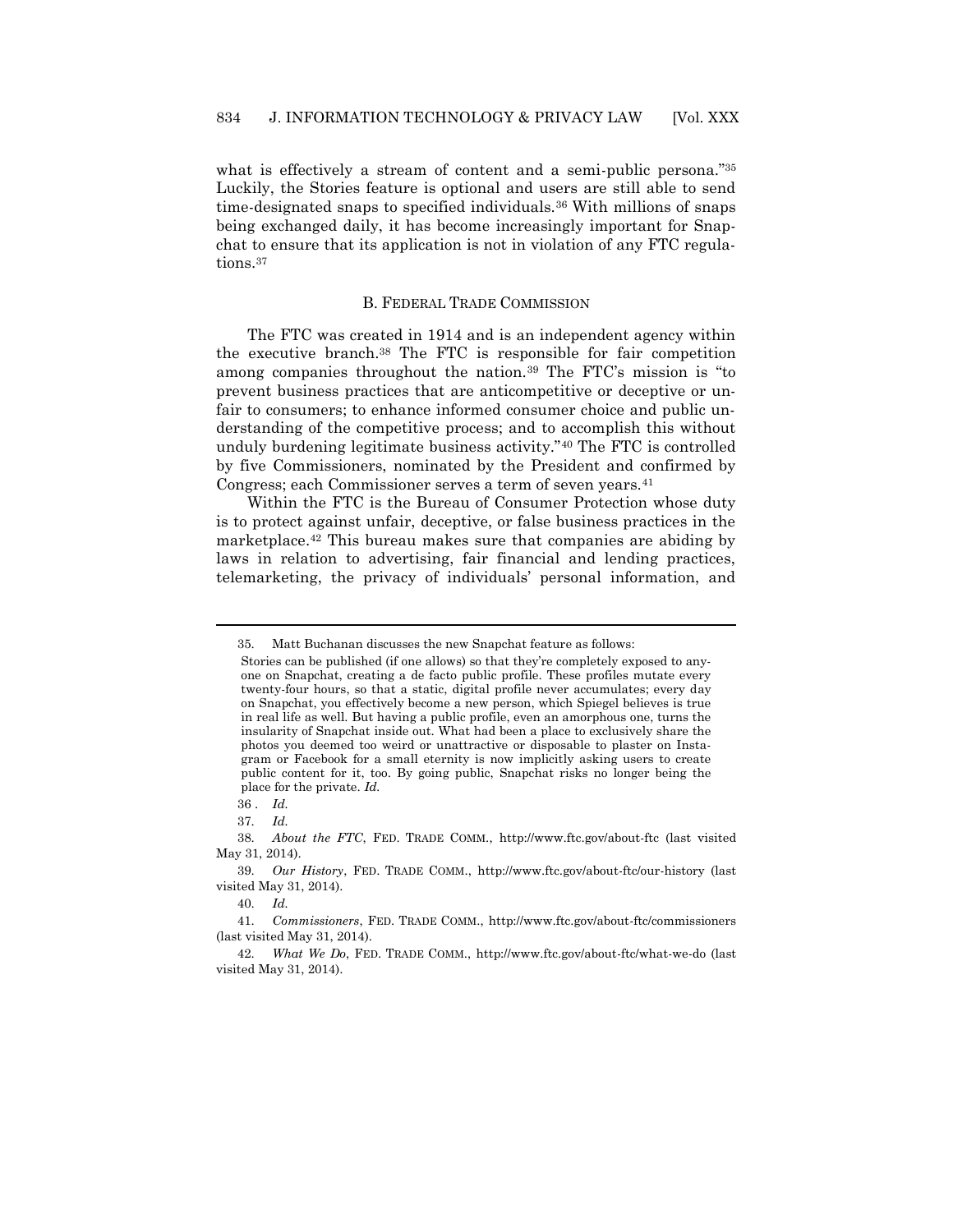fraud.<sup>43</sup> More specifically, the Federal Trade Commission Act prohibits unfair and deceptive acts and practices, and authorizes the FTC to administer the Act's prohibitions.<sup>44</sup>

<span id="page-9-0"></span>A trade practice is unfair if it "causes or is likely to cause substantial injury to consumers which is not reasonably avoidable by consumers themselves and not outweighed by countervailing benefits to consumers or to competition."<sup>45</sup> In addition, an act or practice is deceptive if it "involves a representation, omission, or practice that is likely to mislead the consumer acting reasonably under the circumstances, to the consumer's detriment."<sup>46</sup>

There are three elements in the aforementioned deception test: (i) a practice likely to mislead the consumer; (ii) Reasonableness from the perspective of the mislead group; and (iii) the practice must be materi $al^{47}$ . The first element in this three-prong deception test is that there must be a representation, omission, or practice that is likely to mislead the consumer.<sup>48</sup> One is not required to prove that the act or practice actually misled the consumer, but that it is likely to mislead the consumer.<sup>49</sup> Second, the FTC will consider claims or omissions material if they significantly involve health, safety, or other areas with which a reasonable consumer would be concerned.50 In determining this second element, the FTC will ask questions such as: "How clear is the representation? How conspicuous is any qualifying information? How important is the omitted information? Do other sources for the omitted information exist? How familiar is the public with the product or service?"<sup>51</sup> The third element of deception is materiality.<sup>52</sup> The representation, omission, or practice is considered material if it is one which is likely to affect a consumer's choice of or conduct regarding a product.<sup>53</sup> Typically the question asked in this instance is "whether consumers would have

 $\overline{a}$ 

49. *Id.* at 5-6.

<sup>43.</sup> *Id.*

<sup>44.</sup> 15 U.S.C. § 45 (2010).

<sup>45.</sup> Complaint at 4, In re Snapchat, Inc. (F.T.C. May 16, 2013), *available at* http://epic.org/privacy/ftc/EPIC-Snapchat-Complaint.pdf [hereinafter In re Snapchat Complaint].

<sup>46.</sup> *Id.* at 5.

<sup>47.</sup> *Id.*

<sup>48.</sup> *Id.*

<sup>50.</sup> *FTC Policy Statement on Deception*, FED. TRADE COMM. (Oct. 14, 1983), *available at* http://www.ftc.gov/bcp/policystmt/ad-decept.htm.

<sup>51.</sup> In re Snapchat Complaint, *supra* not[e 45,](#page-9-0) at 6.

<sup>52.</sup> *FTC Policy Statement on Deception*, FED. TRADE COMM., http://www.ftc.gov/bcp/policystmt/ad-decept.htm (last visited May 10, 2014).

<sup>53.</sup> *The Representation, Omission, or Practice Must be Material*, FED. TRADE COMM.,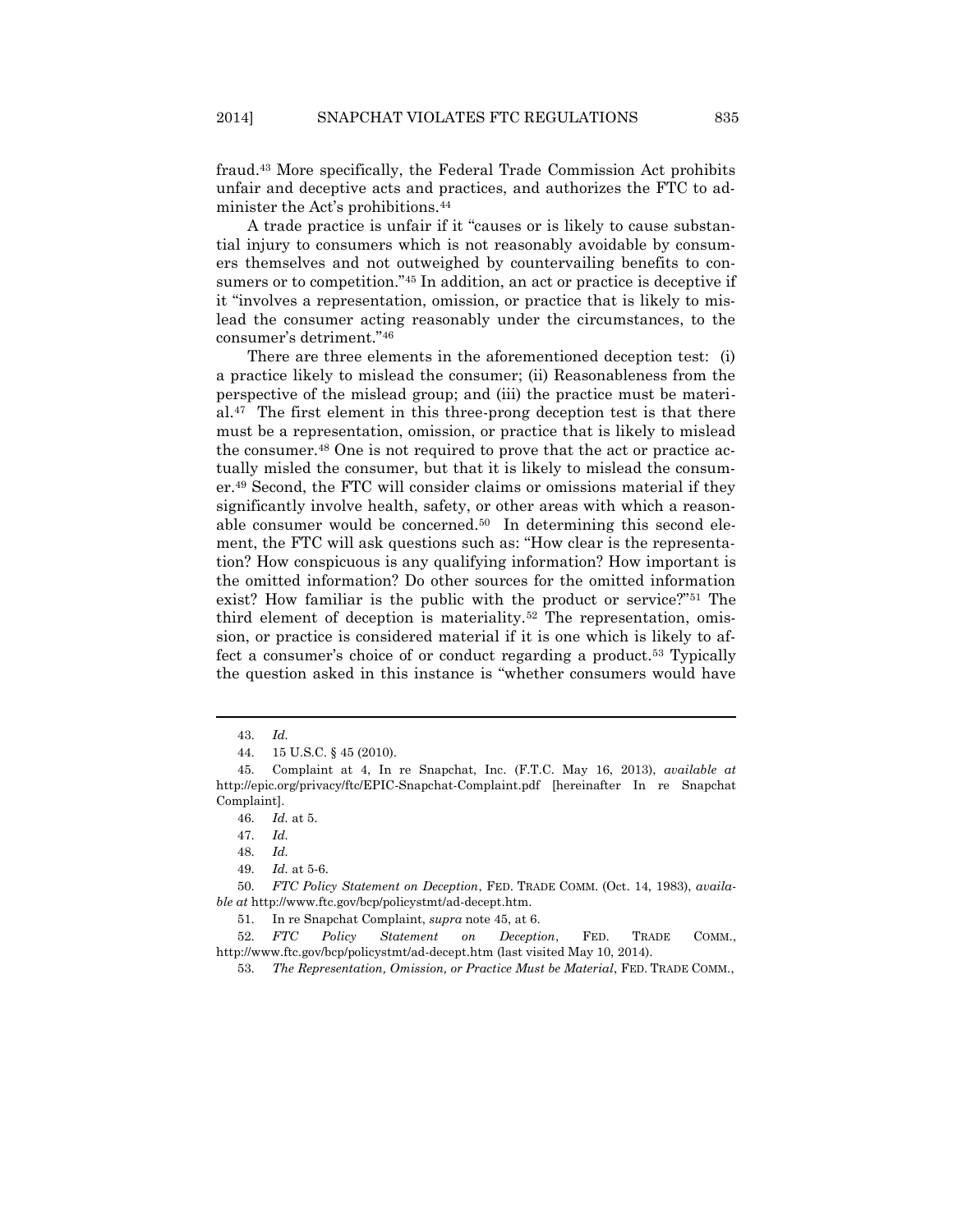chosen another product if the deception had not occurred."<sup>54</sup>

From business owners to teenage girls, Snapchat is attracting more and more users daily. But do users really know what they are signing up for when they download this application? Can they honestly say that they know exactly where their photos and videos are going after pressing send? The following section will analyze the shortcomings of the Snapchat application that most users are unaware of and ultimately present a legal proposal for its creators.

#### III. ANALYSIS

First, this analysis will address the internal defects of the Snapchat application, and then discuss a possible way for users to extract data from the application. After a discussion of Snapchat's shortcomings, the potential issues that arise due to Snapchat's privacy policy and its violations of FTC regulations will be discussed.

## A. THINK AGAIN BEFORE YOU HIT SEND

A "screen shot" is the action of capturing the present image on your computer desktop, cell phone, or tablet and saving it as a static image file.<sup>55</sup> In other words, a screen shot is a way of taking a picture of your computer screen or other electronic device.<sup>56</sup> Many mobile devices and tablets currently have screen capture capabilities built into the actual device.<sup>57</sup> This is one of the major hurdles Snapchat faces in providing users with an application that performs to the extent promised. If one opens the photo in Snapchat before it expires while keeping a finger on the screen, one can easily take a screen shot of the image.<sup>58</sup> If the recipient attempts to take a screenshot, the app will alert the sender;

<sup>54.</sup> *Id.*

<sup>55.</sup> Sue Chastain, *What is a Screen Shot*, ABOUT.COM, http://graphicssoft.about.com/od/glossary/f/screenshot.htm (last visited May 10, 2014). Screenshots are helpful in situations where it may be difficult to articulate in words something you are trying to explain. In software reviews, a screenshot can be used to display what the software actually looks like. In tutorials, it can help illustrate how to perform a function. In technical suppose troubleshooting a screenshot will display the actual error message or software issue that a consumer might be presented with. Screenshots are also helpful if there is something displayed on your computer screen that you want a copy of but are unable to print right away. *Id*.

<sup>56.</sup> *Id*.

<sup>57.</sup> *Id.*

<sup>58.</sup> Jesus Diaz, *How to Easily Capture Images in Snapchat without the Other Person Noticing*, GIZMODO (Jan. 22, 2013), http://gizmodo.com/5978053/how-to-easily-captureimages-in-snapchat-without-the-other-person-noticing.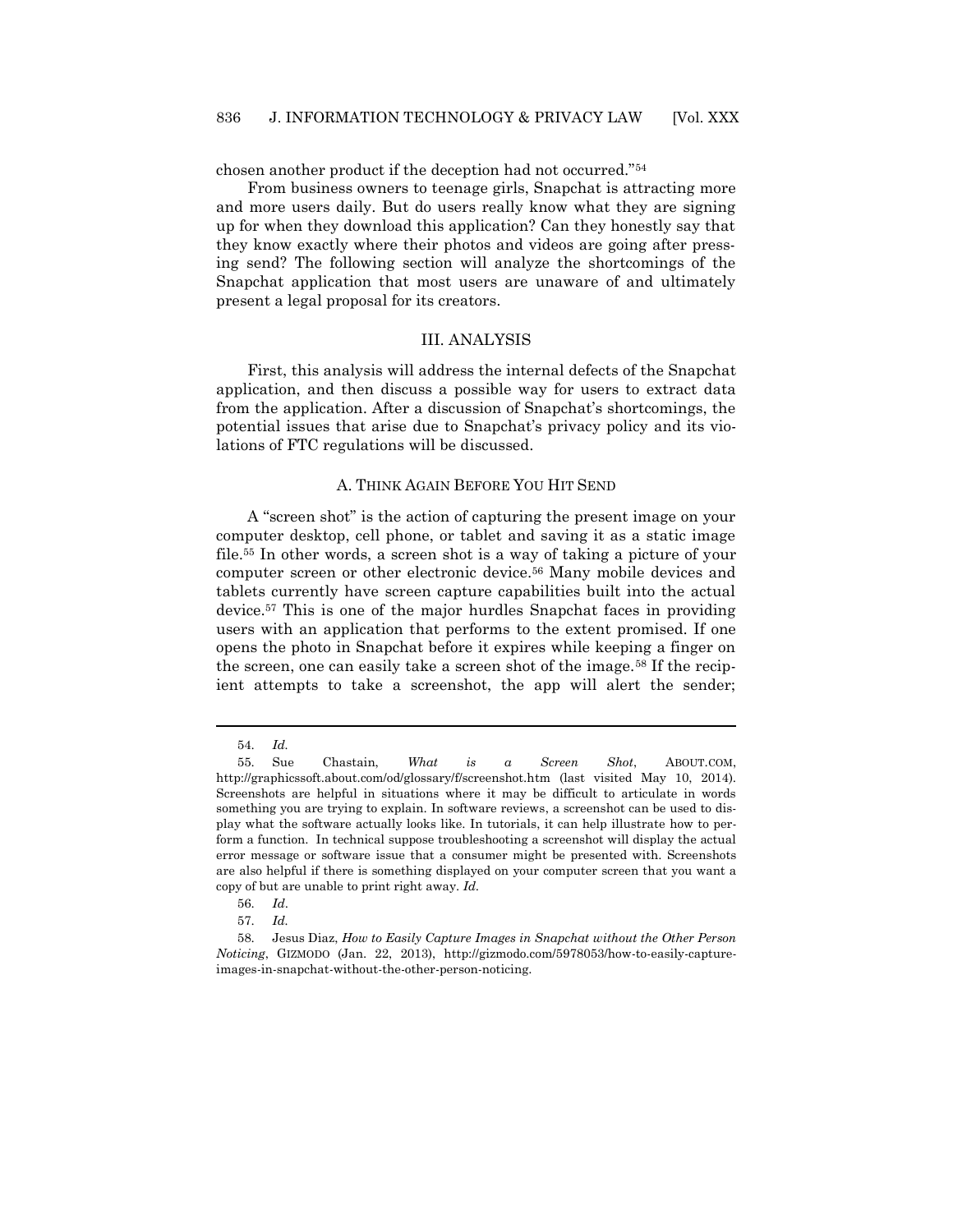however, there is nothing designed in the application that prevents a user from taking screen shots of the images she receives.59 In addition, the individual can use a separate device to take a photo of her screen.<sup>60</sup>

Besides screenshots, Snapchat creators have met another hurdle other mobile applications. Recently a significant number of mobile applications have been created and designed to save photos received through Snapchat.<sup>61</sup> A new app, Snap Save, not only makes saving Snapchat photos and videos easier than ever, it also saves the snaps without letting the sender know.<sup>62</sup> After downloading the Snap Save app and logging into a Snapchat account, Snap Save allows a user to see all the snaps he has previously received.<sup>63</sup> Though these expired snaps cannot be reopened and viewed, any new incoming snaps will be kept in Snap Save for repeated viewing.<sup>64</sup>

Soon after Snap Save was created, another application by the name of SnapHack was released.<sup>65</sup> Similar to Snap Save, SnapHack saves photos and videos without alerting the sender. <sup>66</sup> Any time a user receives a notification of an incoming snap, he simply has to open the SnapHack app and refresh it to retrieve the pictures and/or videos.<sup>67</sup> He can then open each snap individually and tell the app to save the file onto his device.<sup>68</sup> Neither Snap Save nor SnacpHack have any affiliation with Snapchat.<sup>69</sup> When asked about the new apps, Snapchat

<sup>59.</sup> *Id.*

<sup>60.</sup> Adrian Covert, *Snapchat Automatically Sets Your Sexts to Self-Destruct in 10 Seconds or Less*, GIZMODO (May 7, 2012), http://gizmodo.com/5908200/snapchatautomatically-sets-your-sexts-to-self+destruct-in-10-seconds-for-less (discussing that someone may take a picture of his screen using another device).

<sup>61.</sup> Drew Guarini, *'Snap Save,' New iPhoneApp, Lets You Save Snapchats—Without Letting The Sender Know*, HUFFINGTON POST (Aug. 9, 2013), http://www.huffingtonpost.com/2013/08/09/snapchat-snap-save\_n\_3732477.html (Snap Save removes any ads that appear in Snapchat but requires a user to log in and out of each app in order to use the apps simultaneously).

<sup>62.</sup> *Id.*

<sup>63.</sup> *Id.*

<sup>64.</sup> *Id.*

<sup>65.</sup> Salvador Rodriguez, *SnapHack App Lets Users Save Snapchat Photos without Notifying Sender*, L.A. TIMES (Oct. 14, 2013), http://www.latimes.com/business/technology/la-fi-tn-snapchat-snaphack-save-photos-2013 1014,0,7662933.story.

<sup>66.</sup> *Id.*

<sup>67.</sup> Snapchat refuses to discuss SnapHack because it is not affiliated with the new application. When a Snapchat user receives a new snap, the user must open it in SnapHack in order to save the snap on his device. Once opened in Snapchat, the snap cannot be opened again in SnapHack. *Id.*

<sup>68.</sup> *Id.*

<sup>69.</sup> *Id.*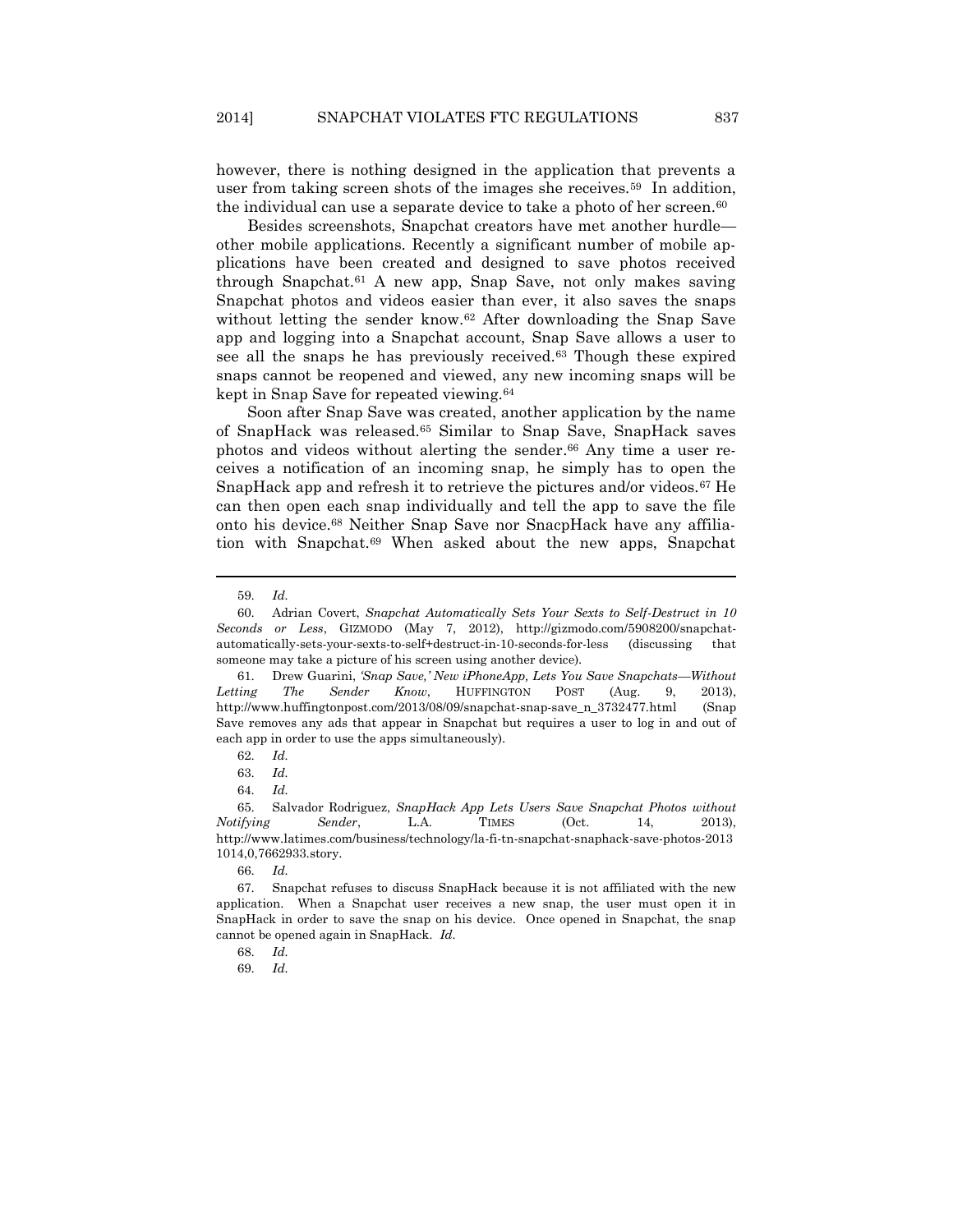declined to comment.<sup>70</sup>

While some users may appreciate the fact that SnapHack lets them quickly and easily save snaps, others may not be too pleased that their snaps may be saved without their knowledge or consent.<sup>71</sup> Because snaps are believed to vanish within a matter of seconds, most individuals use the app to send silly or embarrassing pictures that they would not normally post on other social networks.<sup>72</sup> These new apps, such as Snap Save and SnapHack, are especially off-putting to those who use Snapchat to send particularly lewd content.<sup>73</sup>

<span id="page-12-0"></span>As if users were not already skeptical of the ability to screen shot, and subsequent applications created to save images, they certainly were not expecting the news that the Snapchat application itself does not actually delete their images.<sup>74</sup> Decipher Forensics, a Utah-based data research center, recently announced that it found a way to recover Snapchats media and has begun offering its services to the public for monetary compensation.<sup>75</sup> Not only is this technique legitimate, but it is also provided on video.<sup>76</sup>

With respect to Android phones, the majority of Snapchat data is stored within the data/data/com.snapchat.android folder, which contains four folders.<sup>77</sup> Examination revealed that within one of the shared folders are several XML files linked to Snapchat.<sup>78</sup> This file is where the

 $\overline{a}$ 

77. *Snapchat Unveiled: An Examination of Snapchat on Android Devices*, DECIPHER FORENSICS (Apr. 30, 2013), http://decipherforensics.com/blog-landing-page (evidenced by the app's home screen, the time stamps for the snaps, new or expired, are stored somewhere on the device).

78. In order to examine what was left behind on devices by Snapchat, they used two Android devices and created two different Snapchat accounts (rhickman1989 and DeciphForensics). *Id.* The pictures and videos were sent from rhickman1989 (on a Samsung Galaxy Note 2) to DeciphForensics (on a Samsung Galaxy S3). Subsequently, decipforensics2 was created on the Samsung Galaxy Note 2 in order to send more pictures and videos to the second device. "This was to determine if there are identifiers for the sender ac-

<sup>70.</sup> *Id.*

<sup>71.</sup> *Id.*

<sup>72.</sup> *Id.*

<sup>73.</sup> *Id.*

<sup>74.</sup> Molly McHugh, *Yes, You Can Recover Dead Snapchats and Here's the Video Proof,* DIGITAL TRENDS (May 19, 2013), http://www.digitaltrends.com/social-media/yesyou-can-recover-dead-snapchats-and-heres-the-video-proof/#ixzz2iPgE5Ydy ("Unfortunately, as users become more savvy, ephemeral technologies like Snapchat will have to take more measures to make sure that curious consumers with a little know-how can recover this type of content."). Young teens should be cautious when sending explicit messages to each other via Snapchat, because the recipients may save and republish the media. *Id.*

<sup>75.</sup> *Id.*

<sup>76.</sup> *Id.*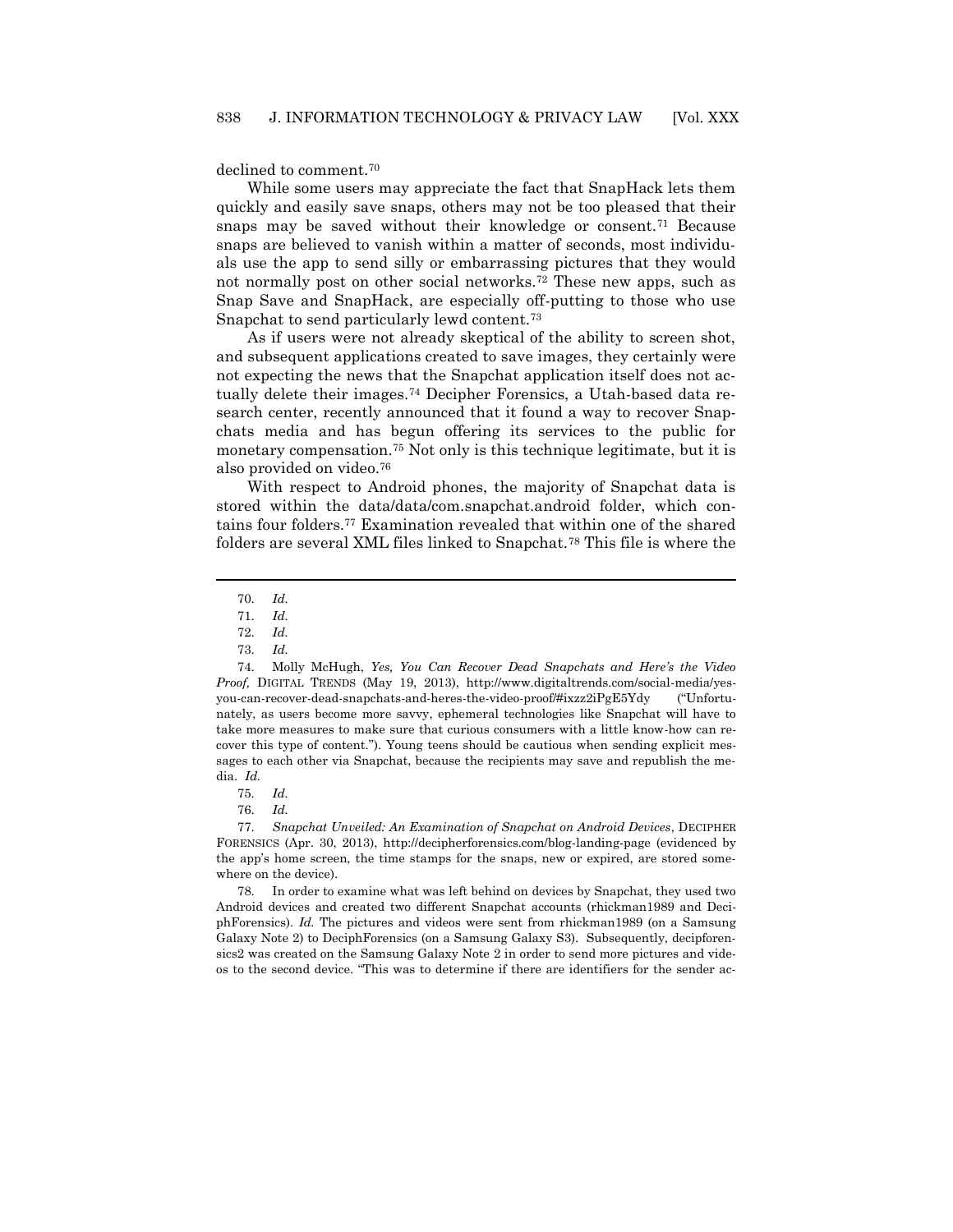majority of information stored by Snapchat is located, and within it is a listing of all the contacts stored on the device.<sup>79</sup> Below the list of contacts is a listing of Snapchat messages.<sup>80</sup> There is a set of fields stored for each message in Snapchat and there are also fields stored in this section of the XML file such as: snaps that been viewed, snaps that are still loading, and snaps that have been screenshot.<sup>81</sup> The received\_image\_snaps folder contains every image sent to the Snapchat account on the Android phone, including the images that had been viewed and were expired.<sup>82</sup> There are some duplicate images with different names as well, but the reason for this is still unknown.<sup>83</sup>

"Android developers created a way for media files such as graphics to be stored on the phone for application use and function without being put into the Gallery application as an image to be viewed."<sup>84</sup> This was done using .nomedia files, essentially if a directory has a file named .nomedia, then the media store will not scan and record the metadata of files in that directory.<sup>85</sup> "Each of the images within the received\_image\_snaps folder has a .nomedia extension appended to the end of the file name."<sup>86</sup> Researchers predict that this was likely done to prevent the images stored within this directory from being placed in the gallery or from being scanned by the media store.<sup>87</sup> AccessData's Forensic Toolkit recognized the .nomedia extension that was attached to the end of the file name and ignored it, displaying the actual images instead.<sup>88</sup> This research was conducted in an attempt to answer several vital questions about the Snapchat application as it is stored and used on Android devices.<sup>89</sup> The researchers concluded that metadata is stored

count of a 'snap,' and the same acquisition process was followed again after the second batch of 'snaps' were sent." *Id.*

<sup>79.</sup> *Id.* "Examination revealed that within the shared *prefs* folder are several XML files: CameraPreviewActivity.xml, com.google.android.gcm.xml, com.snapchat.android\_ preferences.xml, and SnapPreviewActivity.xml." *Id.*

<sup>80.</sup> *Id.*

<sup>81.</sup> *Id.* ("There is a set of fields stored for each message in Snapchat and the following are the fields stored in this section of the XML file: type, mSender, mWasViewed, mCaptionPosition, mCaptionOrientation, mIsLoading, mIsTimerRunning, mIsBeingViewed, MWasOpened, mWasScreenshotted, mDisplayTime, mId, mTimestamp, mStatus, mIcon, and mMediaType.").

<sup>82.</sup> *Id*.

<sup>83.</sup> *Id*.

<sup>84.</sup> *Id*.

<sup>85.</sup> *Id*.

<sup>86.</sup> *Id*.

<sup>87.</sup> *Id.*

<sup>88.</sup> *Id.*

<sup>89.</sup> "The author has concluded that metadata is stored for Snapchat images, as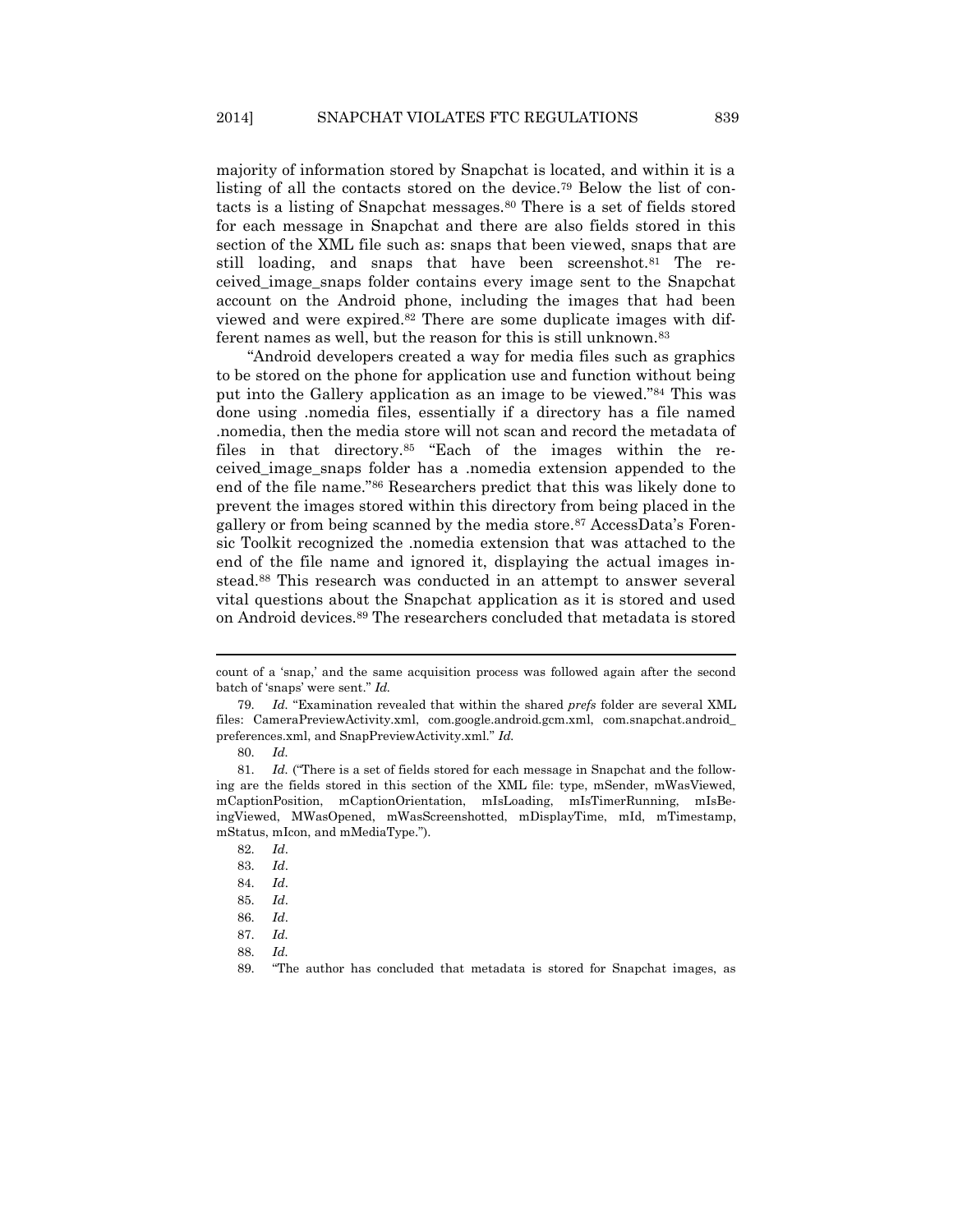for Snapchat images, as shown by the com.snapchat.android- \_preferences.xml file, and that it contains metadata about expired snaps, as well as unexpired snaps, and that images that are sent via Snapchat are indeed recoverable, and do not "disappear forever."<sup>90</sup>

If iPhone users thought they were off the hook, they thought wrong. By using iFile, a program that is more or less an iPhone file and folder browser, one can look into the applications folder and discover the folder serving as home to expired Snapchats.<sup>91</sup> While searching through the directories, investigators were able to find .MOV files which turned out to be videos sent through Snapchat that had since expired.<sup>92</sup> There are also files named "filtered" and "output," which are videos recorded on the local iPhone to be sent on Snapchat.<sup>93</sup> Those files seem to only be the most recent video recorded and will stay "sent" or "not sent" and will be overwritten as soon as another video is recorded.<sup>94</sup> The researcher using the iPhone claims that he did not do any of this to "defame" Snapchat and he was only motivated by user security and privacy concerns.<sup>95</sup>

Recently, iPhone users have discovered an additional way to capture these disappearing images, and Buzzfeed declares the process as being quite simple.<sup>96</sup> One must take the iPhone, plug it into his computer, and use a third-party file-browsing app like iFunBox to navigate its file system, heading straight for the Snapchat/tmp folder.<sup>97</sup> From there, one is able to re-watch all videos, copy them to his computer, and unlike taking a screenshot, the Snapchat user who sent the video will not be notified of the privacy intrusion.<sup>98</sup> "While the trick is a lot of work to go to for each and every video, it's an obvious way to incriminate those who send the most inappropriate content."<sup>99</sup> "Perhaps more importantly, though, the fact the videos are stored locally after they're viewed in

shown by the com.snapchat.android preferences.xml file, and that it contains metadata about expired "snaps" as well as unexpired "snaps," and that images that are sent via Snapchat are indeed recoverable, and do not "disappear forever."

<sup>90.</sup> *Id.*

<sup>91.</sup> McHugh, *supra* note [74.](#page-12-0)

<sup>92.</sup> *Id.*

<sup>93.</sup> *Id.*

<sup>94.</sup> *Id.*

<sup>95.</sup> *Id*.

<sup>96.</sup> Jamie Condliffe, *How You Can Save Snapchat Videos Forever after You've Watched Them*, GIZMODO (Dec. 28, 2012), http://gizmodo.com/5971689/how-you-can-savesnapchat-videos-forever-after-youve-watched-them.

<sup>97.</sup> *Id.*

<sup>98.</sup> *Id.*

<sup>99.</sup> *Id.*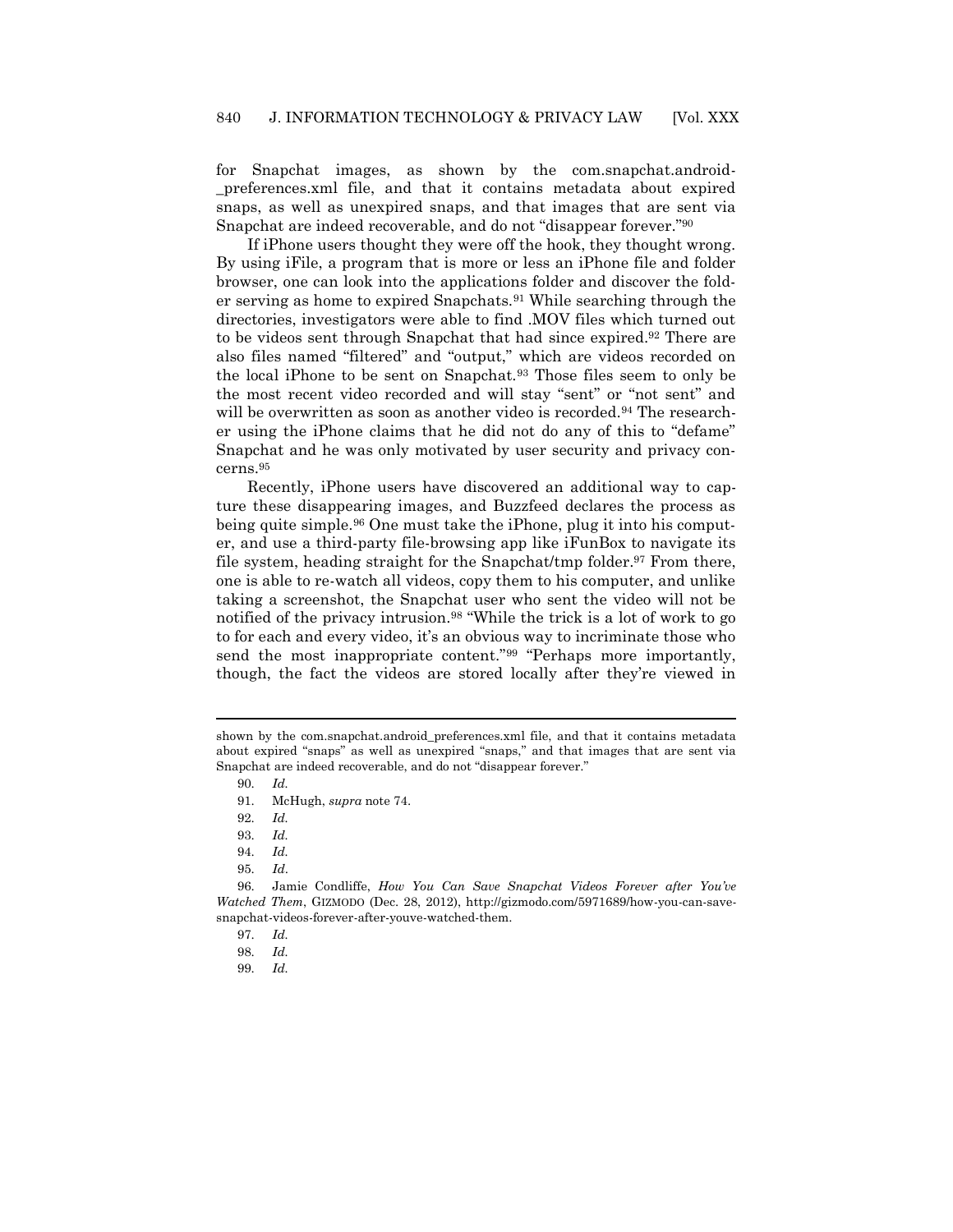Snapchat clearly runs counter to the whole point of the app."<sup>100</sup> Snapchat co-founder [Evan Spiegel told BuzzFeed](http://www.buzzfeed.com/katienotopoulos/how-anybody-can-secretly-save-your-snapchat-videos), "people who most enjoy using Snapchat are those who embrace the spirit and intent of the service. There will always be ways to reverse engineer technology products—but that spoils the fun!"<sup>101</sup> However, many users' definition of "fun" is having the ability to hold on to these snaps that senders believe are disappearing.

"The photos take about six hours to extract (mostly time spent imaging the data) from a folder that the .NOMEDIA images are stored in called RECEIVED\_IMAGES\_SNAPS."102 Once the images are extracted, the file extension can be changed and the images are made viewable once more.<sup>103</sup> The firm who discovered this is currently charging between \$300 and \$500 to forensically dig up hidden photos for interested parties, in addition to working with law enforcement and lawyers.<sup>104</sup> With this newfound ability to extract Snapchat data from both Android and iPhones, it has become evident that Snapchat needs to adjust its privacy policy.

#### B. SNAPCHAT'S PRIVACY POLICY

A privacy policy is a document that explains how an organization handles any customer, client or employee information gathered in its operations.<sup>105</sup> While Snapchat's privacy policy is quite short and straightforward, it is also very discouraging.<sup>106</sup> Snapchat does not

 $\overline{a}$ 

106. Andrew Counts, *Terms and Conditions: Snapchat's Privacy Policy has Too Many Secrets*, DIGITAL TRENDS (Dec. 16, 2012), http://www.digitaltrends.com/mobile/termsconditions-snapchat/#ixzz2iPvufGl9 (describing Snapchat's policy, which provides that all users of the application agree to not hold the company accountable for any negative occurrence that may arise out of using the app). For example, a user may not sue Snapchat if any photo sent via Snapchat ends up posted on the Internet. If a user is able to find a cause of action against Snapchat, its policy includes a "limitation of liability" clause that

<sup>100.</sup> *Id.*

<sup>101.</sup> *Id.*

<sup>102.</sup> DL Clade, *Forensics Firm Discovers that Snapchat Photos don't Disappear After All,* PETA PIXEL (May 10, 2013), http://petapixel.com/2013/05/10/forensics-firm-discoversthat-snapchat-photos-dont-disappear-after-all/.

<sup>103.</sup> *Id.*

<sup>104.</sup> *Id.*

<sup>105.</sup> *Privacy Policy*, WHATIS, http://whatis.techtarget.com/definition/privacy-policy (last visited May 25, 2013) (discussing that typically, websites will allow visitors access to the company's privacy policy). "A privacy page should specify any personally identifiable information that is gathered, such as name, address and credit card number, as well as other things like order history, browsing habits, uploads and downloads." *Id.* Most policies will also disclose if data may be left on a user's computer, and whether data may be shared with or sold to third parties and for what purpose. *Id.*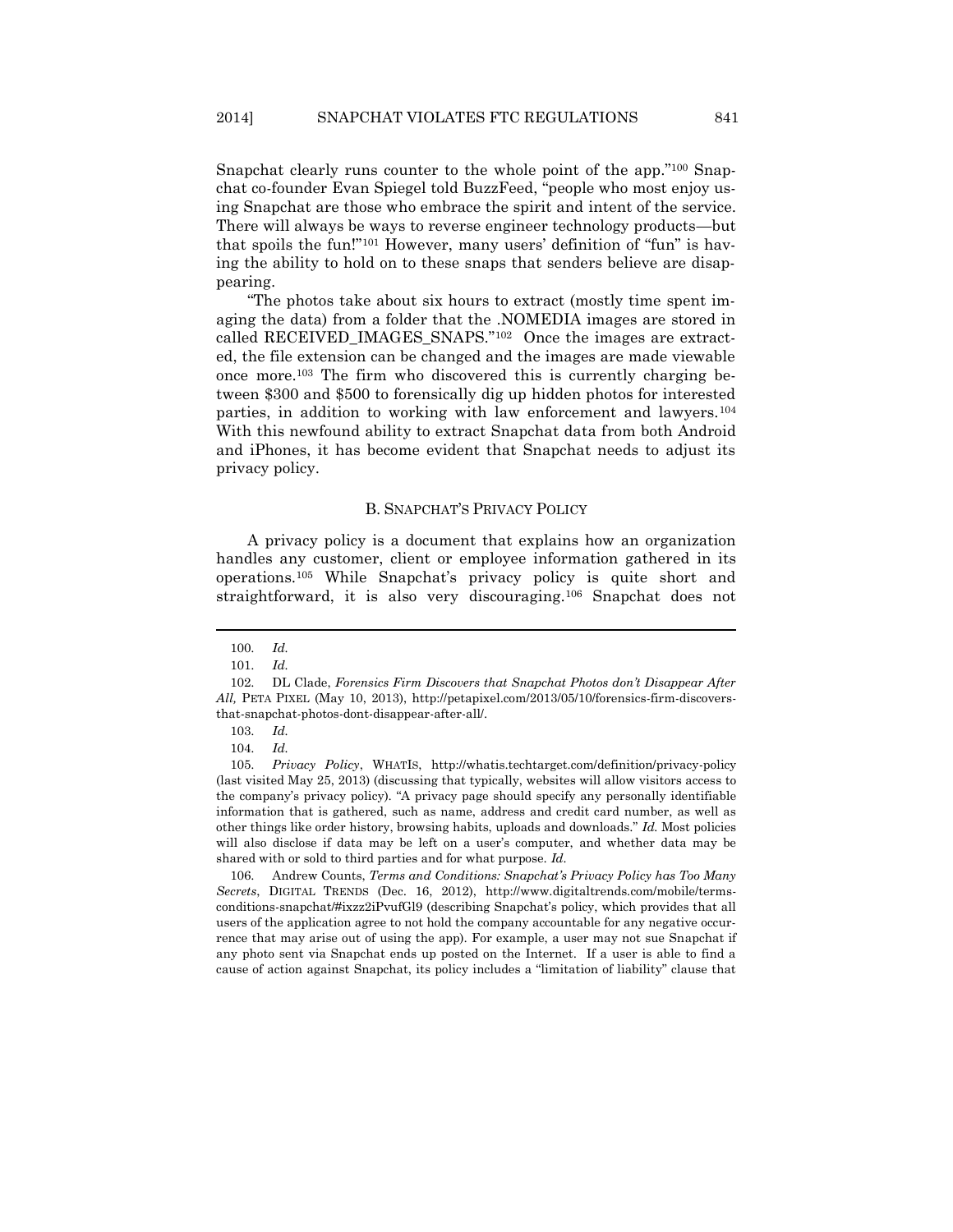display a plethora of rules to follow, but it does list a few.<sup>107</sup> "Namely, don't mess with the app in any technical way; don't share copyrighted content; don't use it to spam or harass anyone; and get permission to use it if you're under the age of 13" (a stipulation that is explained in the privacy policy, not the terms of service, where it usually appears).<sup>108</sup>

Snapchat's policy states, "We take reasonable measures to help protect information about you from loss, theft, misuse and unauthorized access, disclosure, alteration and destruction."<sup>109</sup> It also states, "Once all recipients have viewed a Snap, our system is designed to automatically delete it from our servers. Opened Snaps typically cannot be retrieved from Snapchat's servers by anyone, for any reason. Unopened Snaps are deleted after 30 days. If you feel that a crime has been committed, we encourage you to contact your local law enforcement."<sup>110</sup> Snapchat's "collection of information: information you provide to us" provision reads as follows:

When you send or receive Snaps, we also temporarily collect, process and store the contents of the Snaps (such as photos, videos and/or captions) on our servers. The contents of Snaps are also temporarily stored on the devices of recipients. Once all recipients have viewed a Snap, we automatically delete the Snap from our servers and the Snapchat mobile application is programmed to delete the Snap from the recipients' devices. We cannot guarantee that deletion always occurs within a particular timeframe. We also cannot prevent others from making copies of your Snaps (e.g., by taking a screenshot). If we are able to detect that the recipient has captured a screenshot of a Snap that you send, we will attempt to notify you. In addition, as for any other digital information, there may be ways to access Snaps while still in temporary storage on recipients' devices or, forensically, even after they are deleted. You should not use Snapchat to send messages if you want to be certain that the recipient cannot keep a copy.<sup>111</sup>

While Snapchat's policy has identified that snaps are stored on recipients' devices, it fails to provide even a general timeframe as to when the snap will actually be "deleted." Additionally, the policy does not go into any detail as to how snaps can be extracted from devices. The language of the policy also denotes that Snapchat is not always able to detect screenshots. Moreover, although the application claims to take

caps damages at \$1.00. However, some states do not allow limitations on liability. *Id.* 107. *Id.*

<sup>108.</sup> *Id.*

<sup>109.</sup> *Privacy Policy,* SNAPCHAT, http://www.snapchat.com/privacy/ (last visited May 25, 2014).

<sup>110.</sup> *Id.*

<sup>111.</sup> *Id.*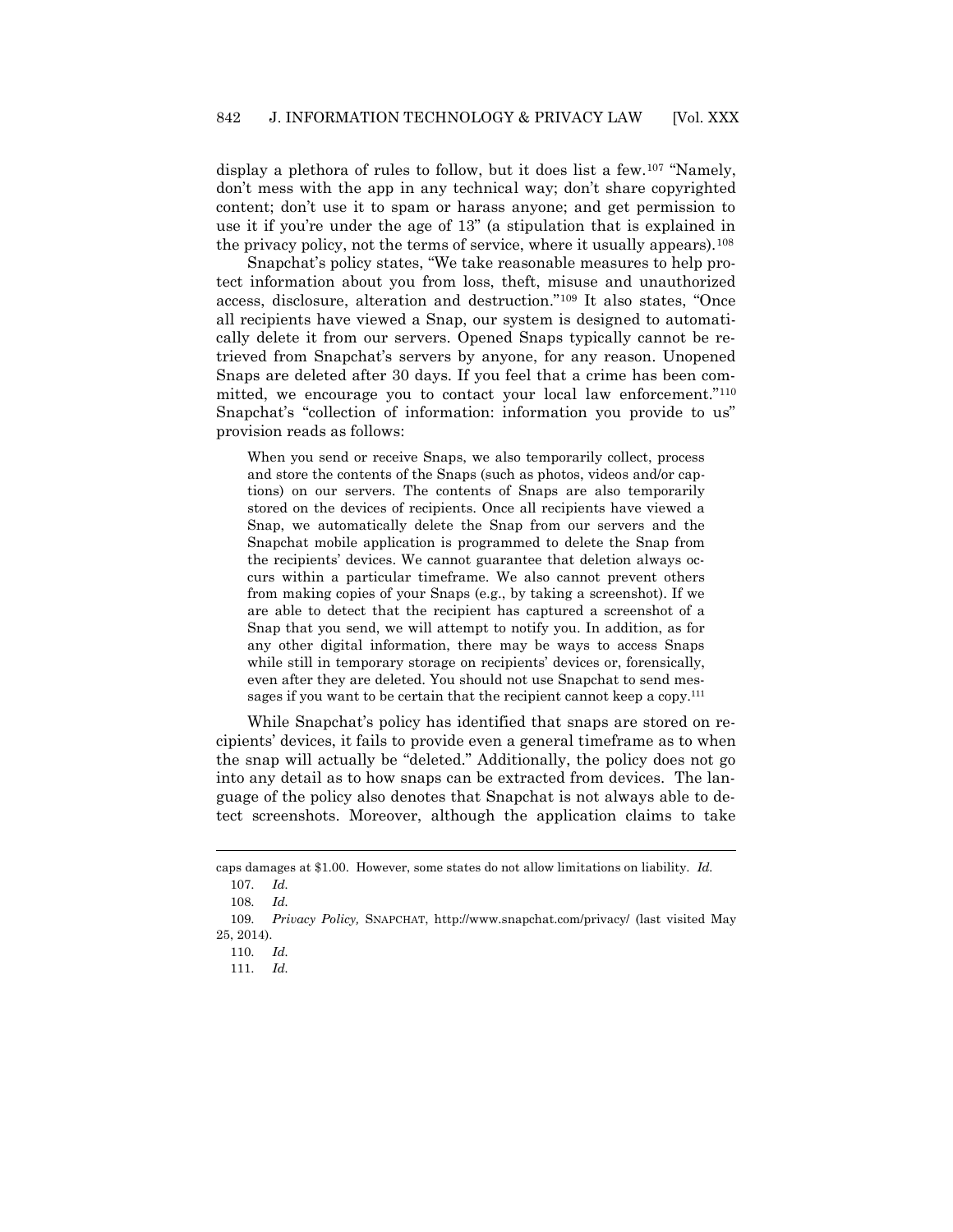reasonable measures to help protect users' information, it does not go into detail as to the measures in which it is willing to provide.

"With all the risks associated with the application's improper use, Snapchat has added limited liability and indemnification clauses."<sup>112</sup> Its limitation of liability states that the company will not be held liable for any damages resulting from "the conduct of other users of the application, even if Snapchat has been advised of the possibility of such damages." <sup>113</sup> An individual assumes total responsibility for his use of the application.<sup>114</sup> Overall, while the application has addressed *some* of the relevant issues, its internal flaws and privacy policy are still deceptive to the average consumer. This leads to the discussion of how Snapchat's privacy policy violates FTC regulations.

#### C. FEDERAL TRADE COMMISSION COMPLIANCE

The Electronic Privacy Information Center filed a complaint alleging that Snapchat's representations to users "that photos sent using its app would be deleted after a user-designated amount of time" are "likely to mislead the reasonable consumer" and that those representations are material.<sup>115</sup> In addition to asking the FTC to investigate Snapchat's claims that users' images are permanently deleted, the complaint asks that the FTC require Snapchat to make improvements to its security practices to successfully delete users' photos and to cure any deceptive statements about its services.<sup>116</sup>

Section 5 of the Federal Trade Commission Act prohibits unfair and deceptive acts and practices, and empowers the Commission to enforce the Act's prohibitions.<sup>117</sup> A trade practice is unfair if it "causes or is likely to cause substantial injury to consumers which is not reasonably available by consumers themselves and not outweighed by countervailing benefits to consumers or to competition."<sup>118</sup> There are three elements that describe the level of injury to be proven.<sup>119</sup> The first is that the injury must be substantial. This typically involves monetary harm but can also include unwarranted health and safety risk; emotional

<sup>112.</sup> Poltash, *supra* note [24,](#page-6-0) at 33.

<sup>113.</sup> *Id.*

<sup>114.</sup> *Id.*

<sup>115.</sup> Amie Medley & Roberta Horton, *Complaint to FTC: Snapchat's Vanishing Images are not Really Vanished*, SELLER BEWARE (June 16, 2013), http://www.consumeradvertisinglawblog.com/2013/week25/.

<sup>116.</sup> *Id.*

<sup>117.</sup> In re Snapchat Complaint, *supra* not[e 45,](#page-9-0) at 4.

<sup>118.</sup> *Id.*

<sup>119.</sup> *Id.*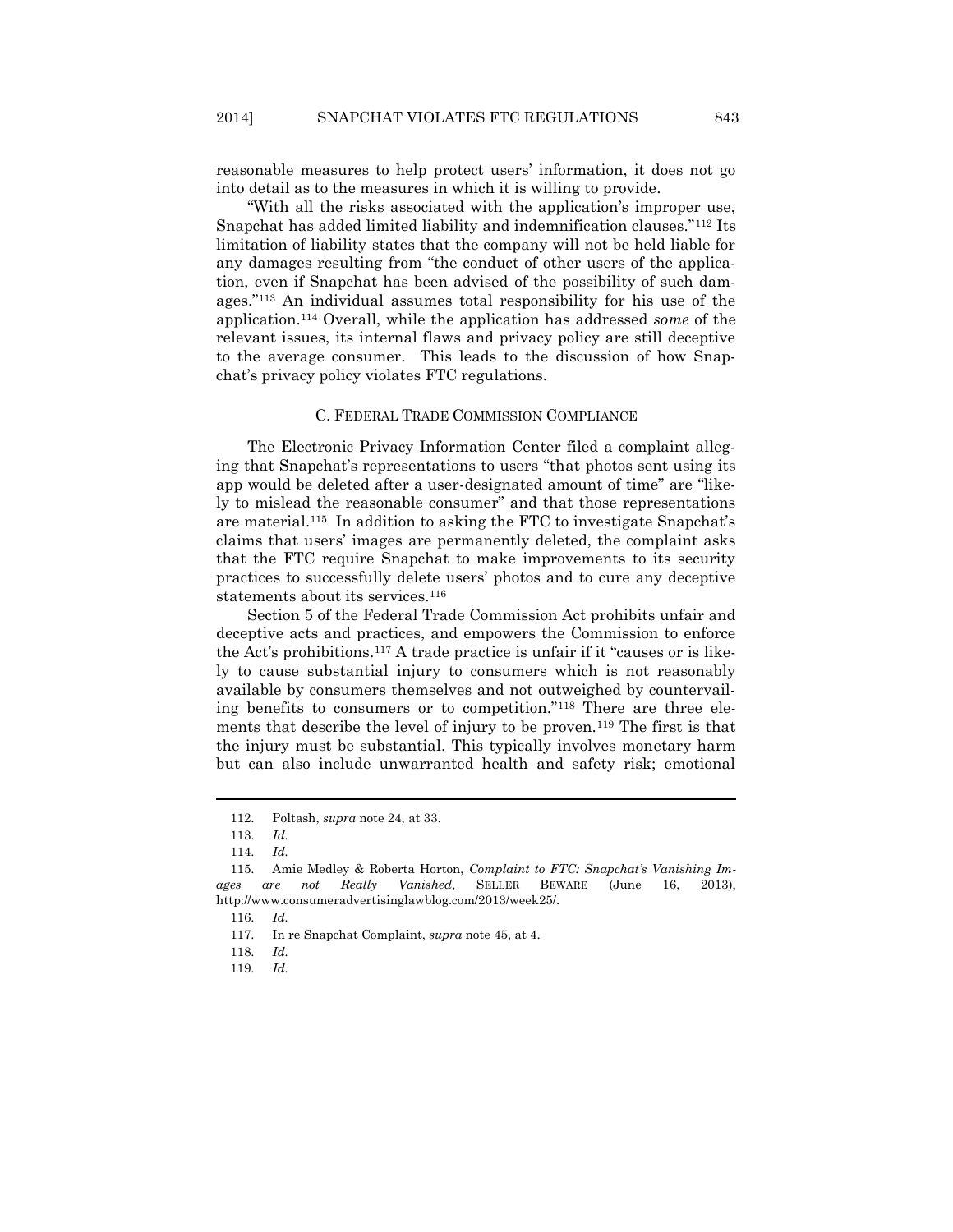harm and other subjective types *generally* do not make a practice unfair.<sup>120</sup> Second, the injury must not be outweighed by an offsetting consumer or competitive benefit that the sales practice also produces.<sup>121</sup> Finally, the injury must be one which consumers could not reasonably have avoided.<sup>122</sup>

With respect to Section 5, an act or practice is deceptive when it involves a representation, omission, or practice that is likely to mislead the consumer acting reasonably under the circumstances to the consumer's detriment.<sup>123</sup> There are three elements involved: (i) a representation, omission or practice likely to mislead the consumer; (ii) the act or practice must be considered from the perspective of a reasonable consumer; and (iii) the representation, omission, or practice must be material.<sup>124</sup>

#### D. SNAPCHAT'S VIOLATIONS

Snapchat has violated Section 5 of the Federal Trade Commission Act in many regards.<sup>125</sup> Among all apps for the iOS operating system, Snapchat has the fifth highest number of users, impacting millions of consumers.<sup>126</sup> Snapchat's practices are unfair because they are likely to cause substantial injury to consumers, and are not reasonably avoidable by consumers themselves. Any user of the application that sends media and believes it cannot be retrieved is most likely sending media they wish to not be viewed again. Furthermore, any injury caused by the use of this application is not outweighed by countervailing benefits to consumers or to any competitors.

Not only is the application unfair, but its program and privacy policy are both deceptive.<sup>127</sup> Snapchat has represented and omitted crucial information that would likely mislead any consumer using the application. First, Snapchat has represented to its users that photos sent using the app will be deleted after the designated amount of time.<sup>128</sup> With respect to this feature, the app fails to actually delete the user photo data. This representation is very likely to mislead the reasonable user of the

<sup>120.</sup> *Id.*

<sup>121.</sup> *Id.* at 5.

<sup>122.</sup> *Id.*

<sup>123.</sup> *Id.*

<sup>124.</sup> *Id.*

<sup>125.</sup> *Id.* (alleging that the application has misled consumers into believing that any media sent via Snapchat would disappear from the device after the recipient viewed it).

<sup>126.</sup> *Id.* at 2.

<sup>127.</sup> *Id.*

<sup>128.</sup> *Id.* at 4.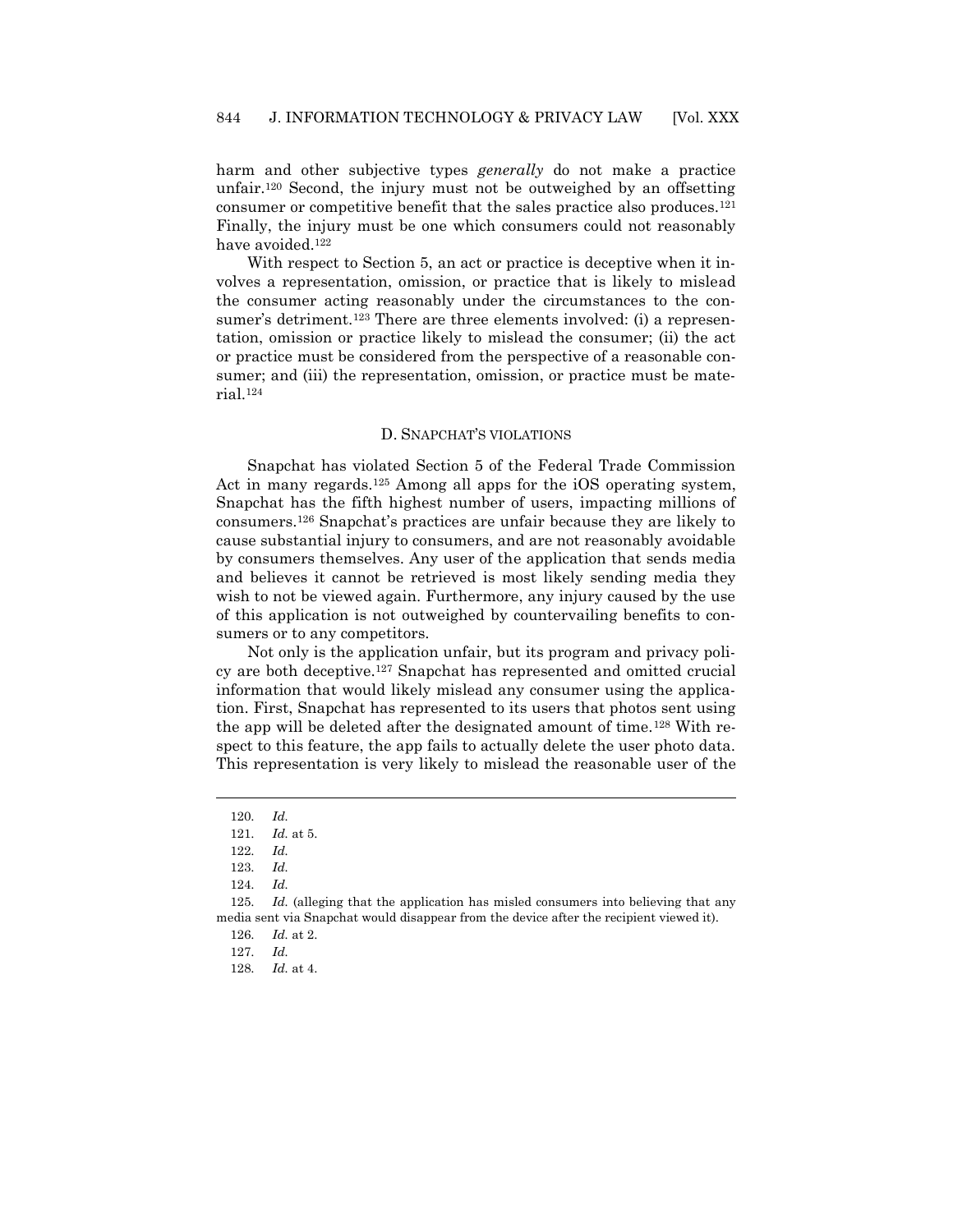application, and is more likely than not the sole purpose of the individual downloading the app. False representations regarding the deletion of user photos are in fact material, and a consumer's choice of use and conduct is very likely to be affected by this material fact. The application has omitted the distinct ways in which both opened and unopened photos can be extracted from devices. These misrepresentations and omissions need not actually mislead an actual consumer, but rather they must be *likely* to mislead.<sup>129</sup>

When looking at how important the omitted information is, the FTC is likely to conclude that Snapchat's failure to provide its users with the clear methods in which snaps can be retrieved is material. In addition, the public's unfamiliarity with the new application also plays a major role in the deceptive practices. The FTC presumes that an omission is material where "the seller knew, or should have known, that an ordinary consumer would need omitted information to evaluate the product or service, or that the claim was false, because the manufacture intended the information or omission to have an effect."<sup>130</sup> If consumers were privy to this information prior to downloading the application, they may have thought twice before engaging in its use. What can Snapchat do to retain its users, protect itself, and properly inform consumers? From a legal standpoint, Snapchat can start by altering its privacy policy.

### E. THE TRUTH WILL SET YOU FREE

The proposed new approach to Snapchat's privacy policy is quite simple—Snapchat needs to provide users with the truth about what the app can and cannot do. The creators need to look at the application from the prospective of an average user and not that of an expert. The improved policy needs to distinguish between viewable and retrievable media. While the countdown feature prohibits a user from "viewing" the photo or video after the elapsed time (with the exception of the screenshot method), it does not prohibit the media from being retrieved through other means. This is a distinction that needs to be addressed early on in the policy.

After the discrepancy is discussed, the application creators should briefly explore the different methods in which exchanged data can be extracted from the app. First, the application needs to reveal that the photos sent will not in fact be deleted after the designated amount of time, and provide a general time frame as to how long the media exists

<sup>129.</sup> *Id.* at 5.

<sup>130.</sup> *Id.* at 6.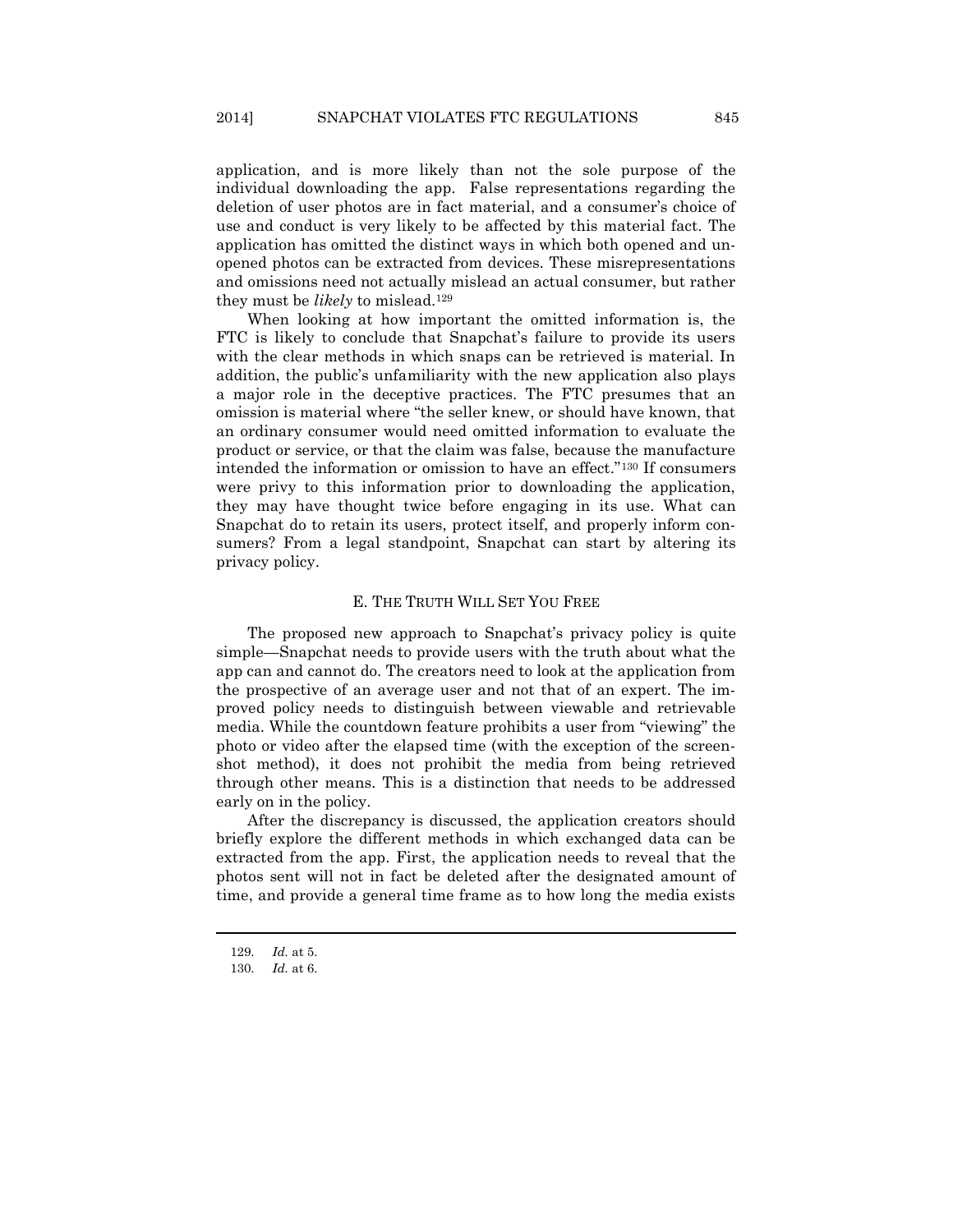on a user's device, as well as on the Snapchat servers. Snapchat should also describe the way in which photographs and videos are saved to the device using a .MOV attachment. Overall, the application must identify all the ways in which photos can be retrieved (from screenshots to extracting photos from a computer).

While it is acknowledged that an application like Snapchat may recruit a technological team to modify the program ensuring data deletion after a designated time that is not the motivation of this Comment. The concentration of this Comment focuses on the legal aspect of what can be done and the contractual obligation that a web application makes with its users. Even if Snapchat were to modify its program to actually delete data, there are still numerous ways that snap recipients can salvage photos that they obtain through the app as previously discussed in this Comment.131 Even if modifications of the application are made, there are still issues that mobile applications simply cannot avoid, which is why their focus should be on informing users of the potential harms.

#### F. SNAPCHAT FOR DUMMIES

Not only should Snapchat disclose its shortcomings in its privacy policy, but it should also do so in a manner that is easily comprehensible. Snapchat needs to reform its privacy policy by understanding its target audience. The majority of its users are in high school and college. Snapchat must maintain its notion of providing a condensed policy, while still making sure it hits all major issues. The text of the policy should be clear enough so that the average user will understand its terms.

In addition, Snapchat needs to ensure that it gives proper notice to its users at any time that it makes any alterations to its policies. Whenever a change to the policy is made, a notification should be sent through the application. When a user opens the Snapchat application, a pop-up screen should launch which then notifies the user that the policy has changed, and bullet pointing the pertinent areas of change. This notification should present the user with a "learn more" option in the event that the user chooses to read the details of the revisions. Reiteration is key; therefore, once the policy is changed (no matter how minor) the notification should launch at least three times. Although the average user of the application may not fully comprehend the intricacies of the technological functions, it is better that he is fully informed rather

<sup>131.</sup> This Comment has addressed ways in which users can retrieve snaps such as taking screen shots or photographing data using alternative devices.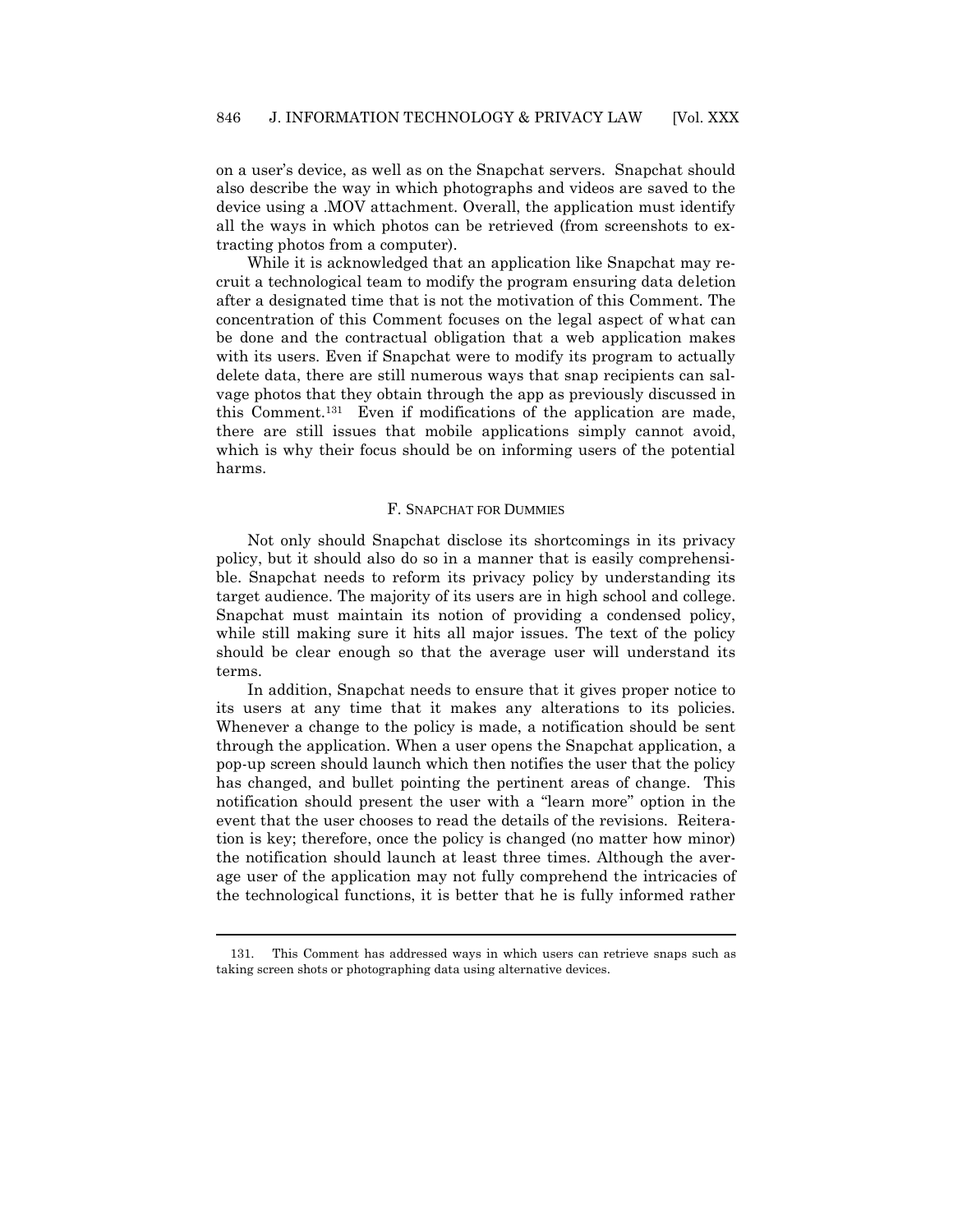than only partially informed. In the alternative, Snapchat should use its technological abilities to ensure that the photos and videos are actually deleted within a timely manner.

This proposal works by putting the Snapchat user on some sort of notice, not once, but three times. This is crucial because in most circumstances an individual is not able to sue against terms that she has contractually agreed to. The repetitive nature of the notification will hopefully at some point gain enough attention for users to at least skim the policy adjustments. In the alternative, at least the user will have viewed a bulleted list of the relevant areas of the policy that have been modified. There is the possibility of individuals opting not to read the policy each of the three times they receive this notification. However, we are in a technological era, and there is only so much that can be done to inform users.

<span id="page-21-0"></span>This proposal also works by protecting Snapchat from further investigations. For instance, according to Snapchat's policy, if law enforcement officials have a search warrant to see specific unopened snaps, the service is required by the federal Electronic Communications Privacy Act to hand them over.<sup>132</sup> Since May 2013, Snapchat has given approximately a dozen snaps to the authorities.133 Recently this has begun to raise numerous legal and privacy issues, but luckily Snapchat warned users in its policy from the beginning of its launch.<sup>134</sup>

Furthermore, an application user needs to be more cognizant of what he is downloading to his devices. The FTC provides an "Understanding Mobile Apps" brochure for consumers that covers such important topics as how apps are paid for, what information they may gather from a device, or who gets that information"135 Consumers cannot rely solely on the Apple and Android application stores to provide them with the necessary privacy information and protection they seek.

<span id="page-21-1"></span>One of the central underlying public policy issues at hand is consumer protection. The FTC's Bureau of Consumer Protection works for the benefit of the consumer to prevent fraud, deception, and unfair business practices in the marketplace.<sup>136</sup> Government officials want to

<sup>132.</sup> Dara Kerr, *Snapchat's Unopened 'Snaps' Can be Seized by the Police*, CNET (Oct. 14, 2013), http://news.cnet.com/8301-1023\_3-57607495-93/snapchats-unopened-snaps-canbe-seized-by-the-police/; *see* 18 U.S.C. § 2510.

<sup>133.</sup> Kerr, *supra* not[e 132.](#page-21-0)

<sup>134.</sup> *Id.* (describing that "Stories" is available for up to twenty-four hours and will remain on Snapchat servers for the duration of this time). "According to Schaffer, these snaps within Stories are subject to the same legal requirements at unopened snaps." *Id.*

<sup>135.</sup> *Understanding Mobile Apps,* FED. TRADE COMM. *(*Sept. 2011), http://www.consumer.ftc.gov/articles/0018-understanding-mobile-apps.

<sup>136.</sup> *Bureau of Consumer Protection*, FED. TRADE COMM., http://www.ftc.gov/bcp/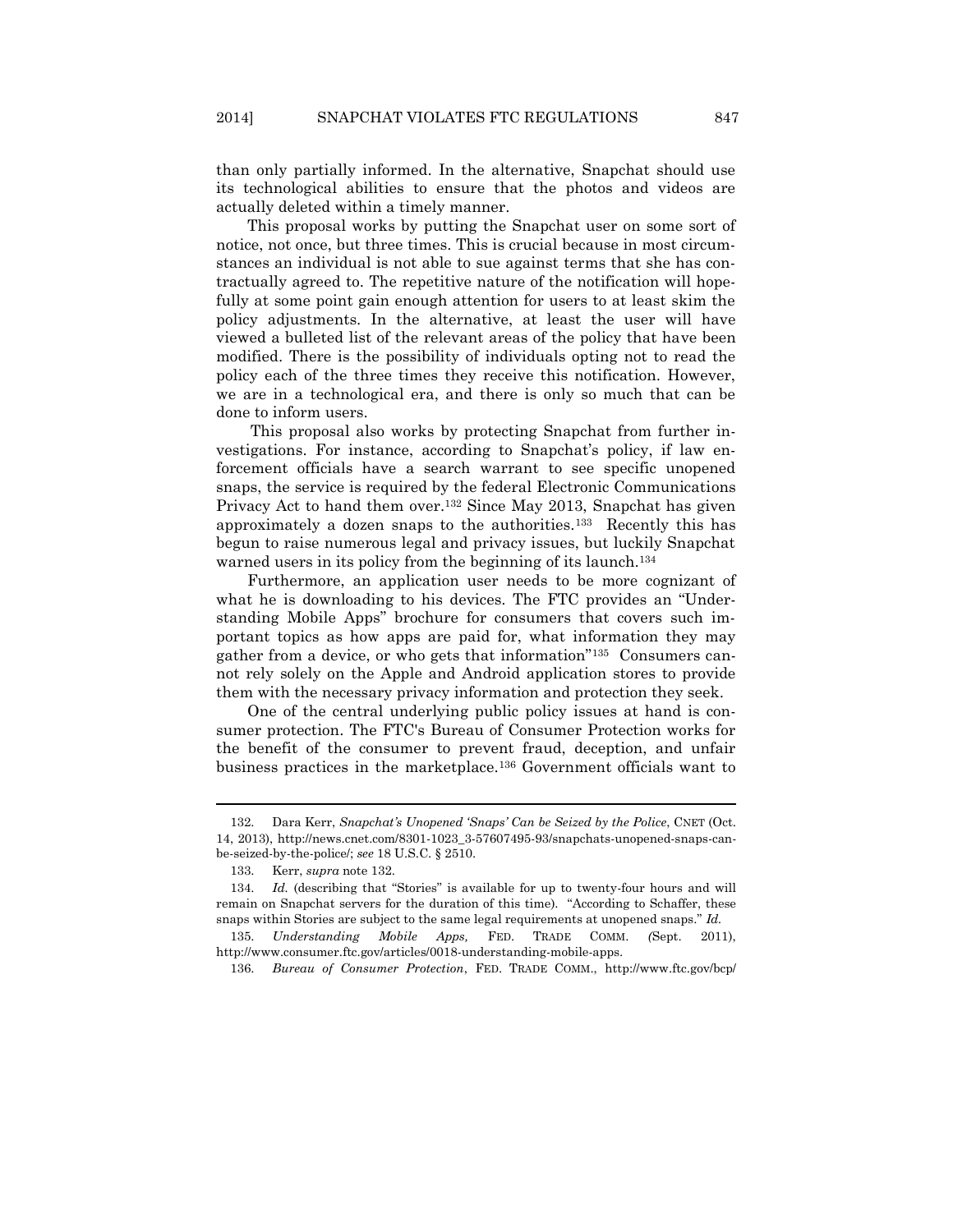ensure consumer confidence by enforcing federal laws to protect them.137 The Bureau empowers consumers with free information to help them exercise their rights and spot and avoid fraud and deception.<sup>138</sup>

If users feel slighted by Snapchat, they simply will not use the app anymore. This can have a more negative effect on the economy than one might think. Deceptive practices by applications like Snapchat will leave consumers weary of other applications and technological advances. Consumers like mobile applications apps because they are often free or available at a very low cost. When applications sell advertising space in the app, they can offer the app for a lower cost than if it did not have advertisements.<sup>139</sup> However, if consumers stop using apps as often as they do now, advertisers will seek other ways to promote their businesses. A decrease in advertisements within apps can lead to the rise of application prices. In the event that mobile application companies like Snapchat take responsibility and provide more straightforward and inclusive policies, it eventually may become a norm in the industry. Over time, these norms may transform into laws requiring all mobile applications to disclose all pertinent information to its users in a readerfriendly format. The ability for individuals to interact online without sacrificing their personal privacy is a vital part of the Internet's value, and is intimately related to its trustworthiness.<sup>140</sup> It is important for companies like Snapchat to be forthcoming with its users and let the users decide if the application is suitable for them or not.

### <span id="page-22-0"></span>IV. CONCLUSION

As users, we buy into the idea of privacy online or with social apps, but at the end of the day, it may seem as though we have no control over our data.141 Even Snapchat, an application that boasts the ability to delete photos and videos forever, has not actually provided this feature. The Snapchat app makes many users feel comfortable to send photos that they believe will be deleted after just a few seconds.<sup>142</sup>

 $\overline{a}$ 

142. *Id.*

<sup>(</sup>last visited May 25, 2014).

<sup>137.</sup> *Id.*

<sup>138.</sup> *Id.*

<sup>139.</sup> *Understanding Mobile Apps, supra* not[e 135](#page-21-1)*.*

<sup>140.</sup> *Privacy & Identity,* INTERNET SOC'Y, http://www.internetsociety.org/what-wedo/internet-technology-matters/privacy-identity (last visited May 25, 2014).

<sup>141.</sup> Ashley T. Powell, *Shorter Privacy Policies win-win for all,* DAILY WILDCAT (Oct. 28, 2013), http://www.wildcat.arizona.edu/article/2013/10/shorter-privacy-policies-winwin-for-both-users-companies.